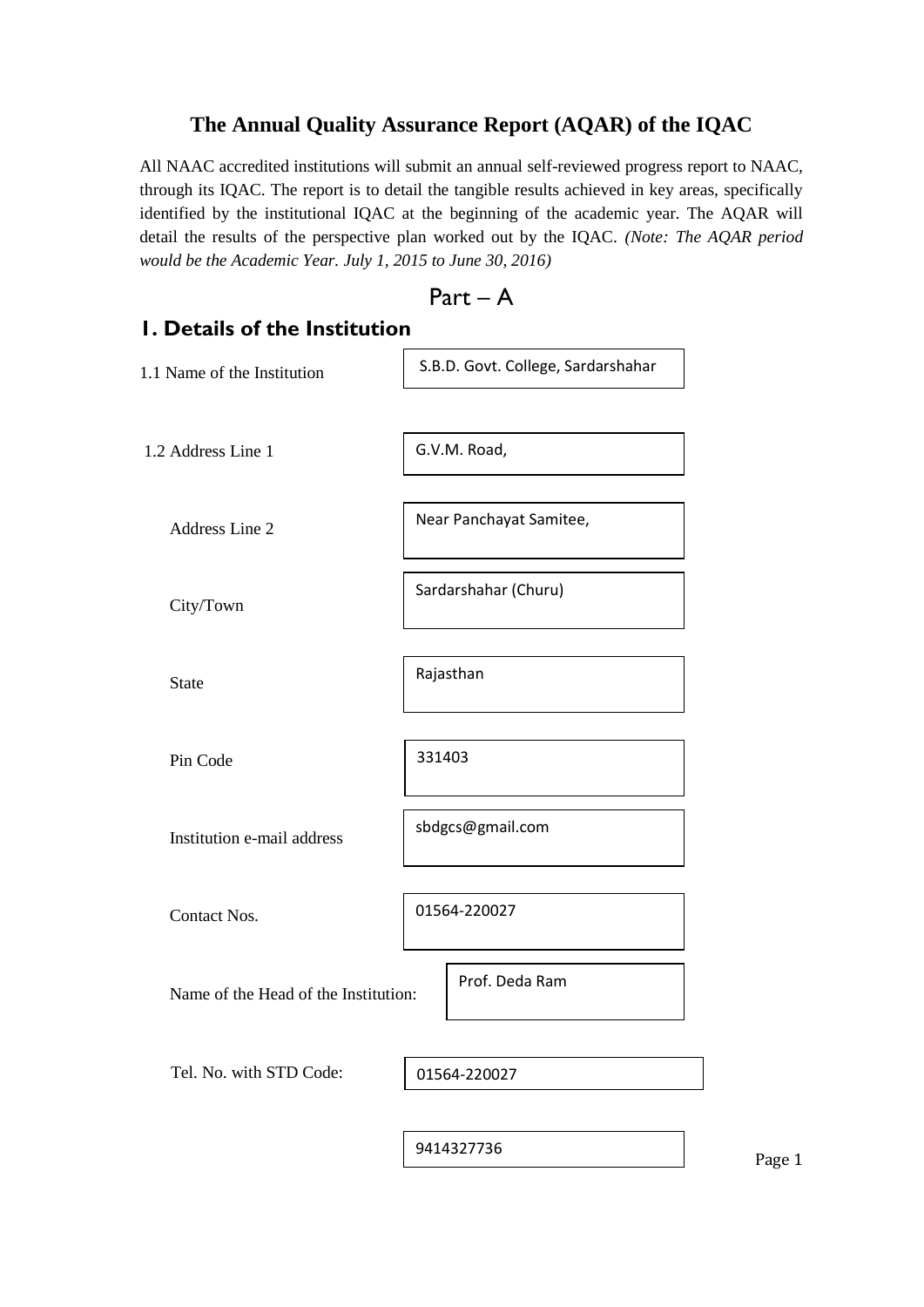Mobile:

| Name of the IQAC Co-ordinator:                                                                                                                                                                     | Dr. Yogesh Chahar                   |
|----------------------------------------------------------------------------------------------------------------------------------------------------------------------------------------------------|-------------------------------------|
| Mobile:                                                                                                                                                                                            | 9414777034                          |
| IQAC e-mail address:                                                                                                                                                                               | sbdgcs@gmail.com                    |
|                                                                                                                                                                                                    |                                     |
| 1.3 NAAC Track ID (For ex. MHCOGN 18879)                                                                                                                                                           | <b>RJCOGNI12343</b>                 |
| 1.4 NAAC Executive Committee No. & Date:<br>(For Example EC/32/A&A/143 dated 3-5-2004.<br>This EC no. is available in the right corner- bottom<br>of your institution's Accreditation Certificate) | EC(SC)/12/A&A/76.2 Date:Feb.19,2016 |
| 1.5 Website address:                                                                                                                                                                               | www.sbdgc.ac.in                     |

Web-link of the AQAR:

[www.sbdgc.ac.in/AQAR](http://www.sbdgc.ac.in/AQAR) 2015-16

For ex. http://www.ladykeanecollege.edu.in/AQAR(2014-15).doc

### 1.6 Accreditation Details

| Sl. No. | Cycle       | Grade | <b>CGPA</b> | Year of | Validity          |               |        |
|---------|-------------|-------|-------------|---------|-------------------|---------------|--------|
|         |             |       |             |         |                   | Accreditation | Period |
|         | $1st$ Cycle | B+    |             | 2005    | <b>Five Years</b> |               |        |
| 2       | $2nd$ Cycle | В     | 2.50        | 2016    | Feb.18,2021       |               |        |
| 3       | $3rd$ Cycle |       |             |         |                   |               |        |
|         | $4th$ Cycle |       |             |         |                   |               |        |

1.7 Date of Establishment of IQAC :DD/MM/YYYY

13/04/2006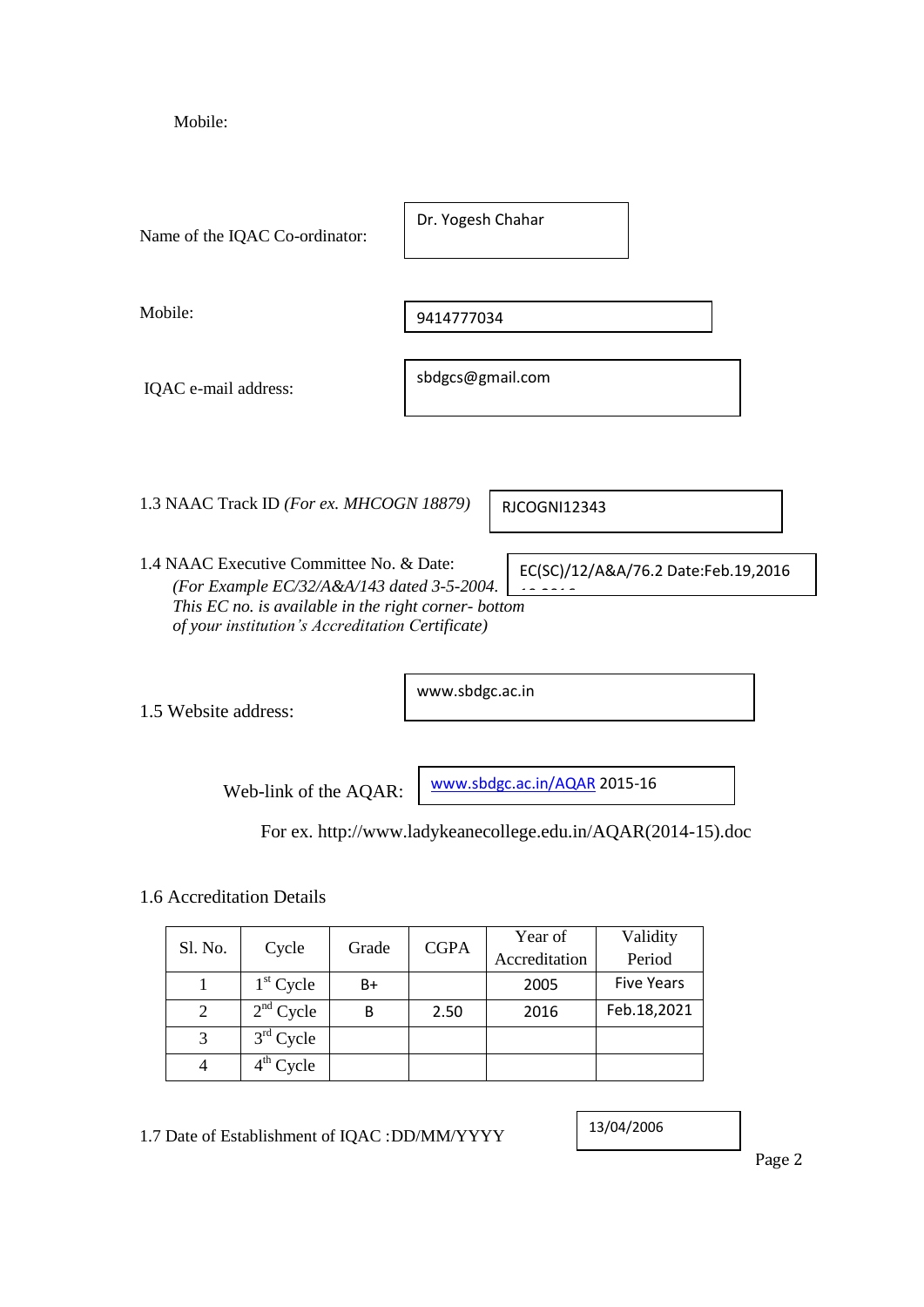1.8 AQAR for the year

2015-16

1.9 Details of the previous year's  $AQA\kappa$  submitted to NAAC after the latest Assessment and Accreditation by NAAC

i.  $AQAR$  \_\_\_\_\_\_to be emailed \_\_\_\_  $16/04/2015$  \_\_\_\_\_\_\_\_\_ (DD/MM/YYYY)

| 1.10 Institutional Status |  |
|---------------------------|--|
|---------------------------|--|

| University                                                | <b>State</b><br>Central<br>Deemed<br>Private<br>X<br>$\mathsf{x}$<br>X<br>x                                                              |
|-----------------------------------------------------------|------------------------------------------------------------------------------------------------------------------------------------------|
| <b>Affiliated College</b>                                 | Yes<br>No<br>X                                                                                                                           |
| <b>Constituent College</b>                                | Yes<br>No<br>$\boldsymbol{\mathsf{x}}$<br>x                                                                                              |
| Autonomous college of UGC                                 | Yes<br>No<br>$\sqrt{}$<br>x                                                                                                              |
| Regulatory Agency approved Institution                    | $\sqrt{}$<br>N <sub>o</sub><br>Yes<br>$\pmb{\mathsf{x}}$                                                                                 |
| (eg. AICTE, BCI, MCI, PCI, NCI)                           |                                                                                                                                          |
| Co-education<br>Type of Institution                       | X<br>X<br>٧<br>Women<br>Men                                                                                                              |
| Urban                                                     | Tribal<br>Rural<br>X<br>X<br>√                                                                                                           |
| <b>Financial Status</b><br>Grant-in-aid                   | UGC 12B<br>UGC 2(f)<br>$\sqrt{}$<br>x<br>Totally Self-financing<br>Grant-in-aid $+$ Self Financing<br>$\pmb{\mathsf{x}}$<br>$\mathsf{x}$ |
| 1.11 Type of Faculty/Programme                            |                                                                                                                                          |
| Arts<br>Science                                           | PEI (Phys Edu)<br>Commerce<br>Law<br>X<br>$\pmb{\mathsf{X}}$                                                                             |
| TEI (Edu)<br>Engineering<br>X                             | <b>Health Science</b><br>Management<br>$\pmb{\mathsf{x}}$<br>x<br>X                                                                      |
| Others (Specify)                                          | No                                                                                                                                       |
|                                                           |                                                                                                                                          |
| 1.12 Name of the Affiliating University (for the Colleges | <b>MGS University Bikaner</b>                                                                                                            |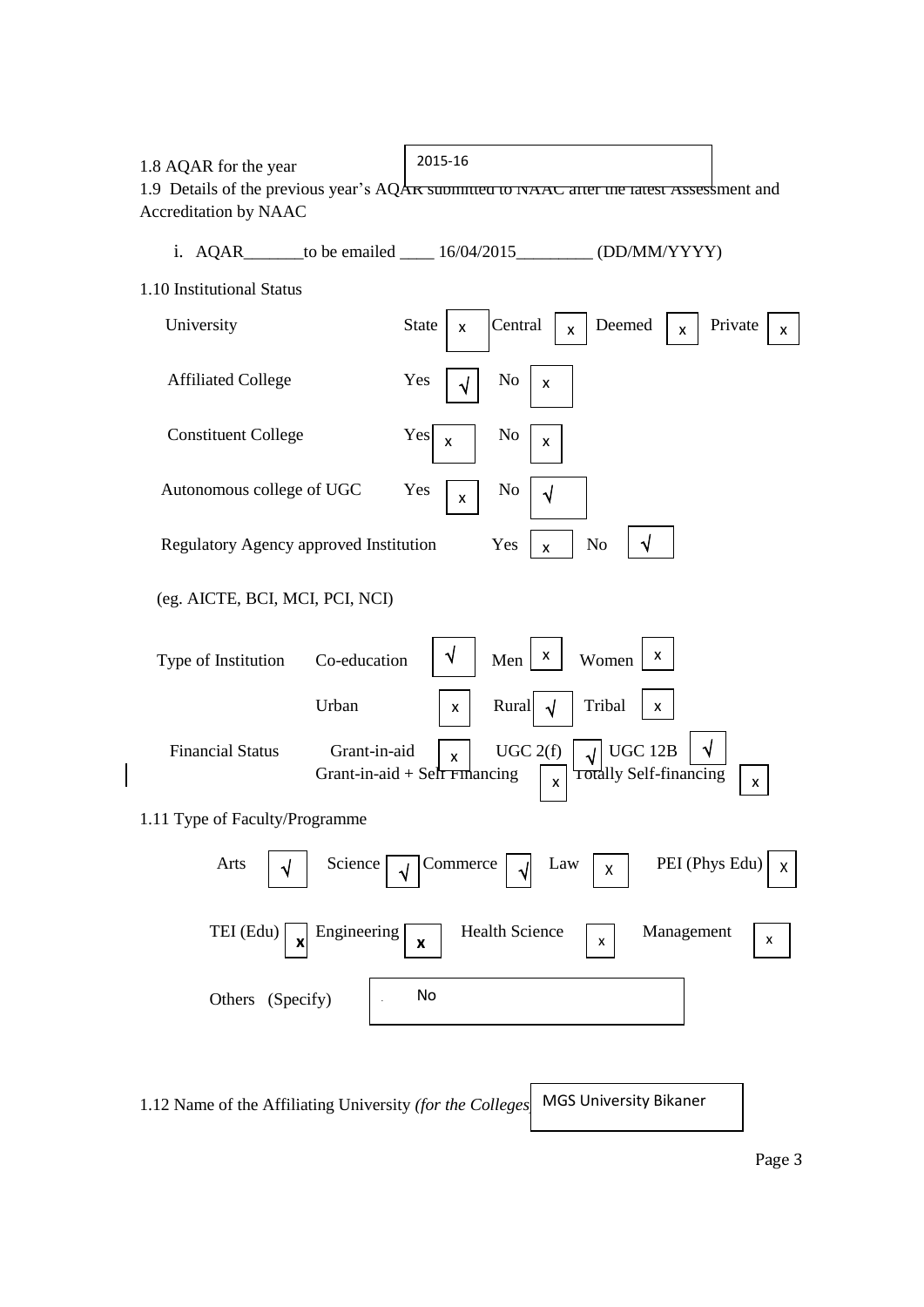1.13 Special status conferred by Central/ State Government-- UGC/CSIR/DST/DBT/ICMR etc Autonomy by State/Central Govt. / University

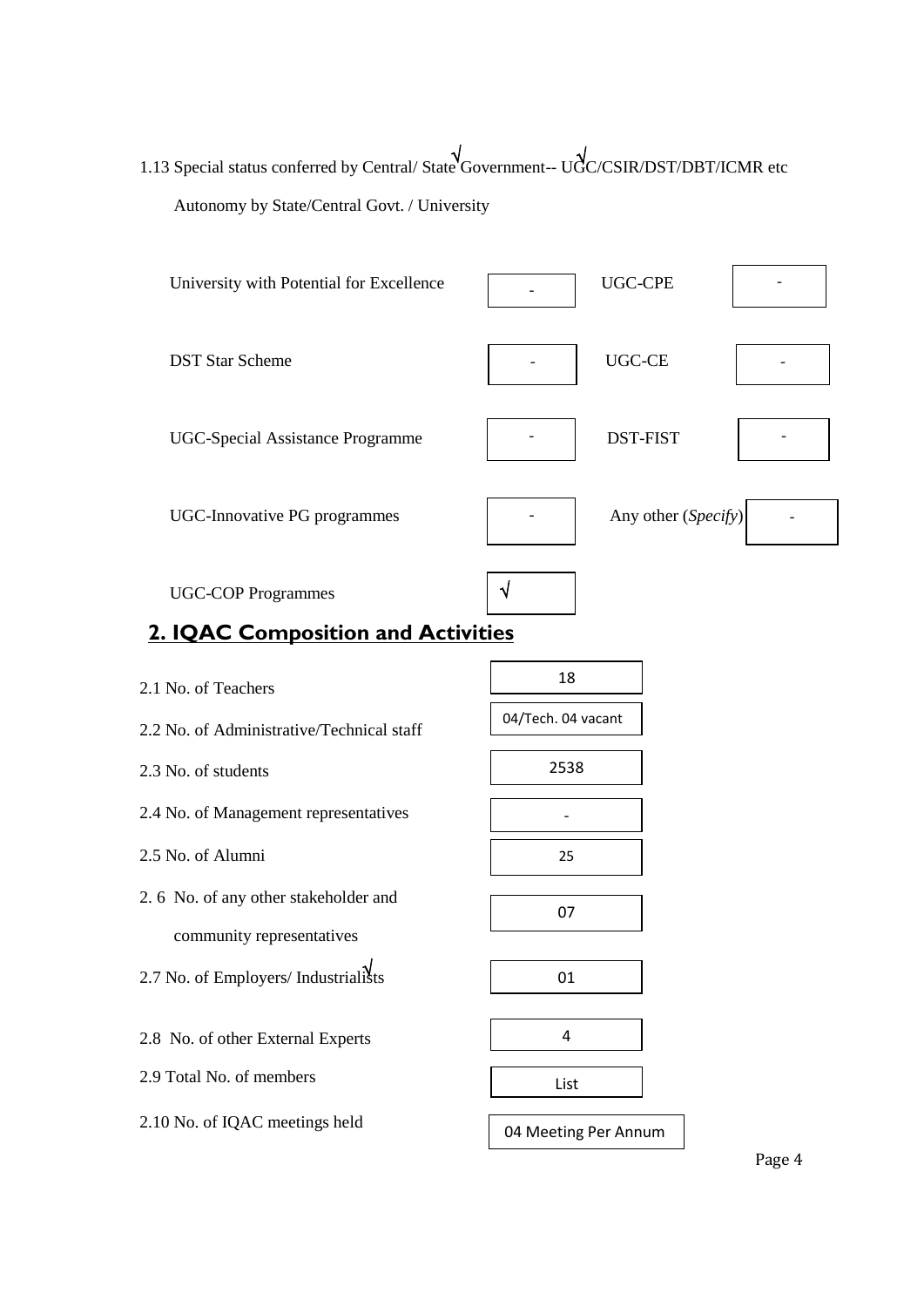| 2<br>4<br>Faculty<br>No.<br>2.11 No. of meetings with various stakeholders:                           |
|-------------------------------------------------------------------------------------------------------|
| Alumni<br>Others<br>Non-Teaching Staff Students<br>$\overline{2}$                                     |
| Yes<br>2.12 Has IQAC received any funding from UGC during the year?<br>N <sub>o</sub><br>$\mathsf{x}$ |
| 300000<br>If yes, mention the amount                                                                  |
| 2.13 Seminars and Conferences (only quality related)                                                  |
| (i) No. of Seminars/Conferences/Workshops/Symposia organized by the IQAC                              |



### 2.15 Plan of Action by IQAC/Outcome

 The plan of action chalked out by the IQAC in the beginning of the year towards quality enhancement and the outcome achieved by the end of the year \*

| Plan of Action  | Achievements                                    |
|-----------------|-------------------------------------------------|
| 1. Solar Energy | - Solar Plants with batteries were installed at |
| Website         | prominent place of college                      |
| 2.              | - College website is Dyanamic                   |

 *\* Attach the Academic Calendar of the year as Annexure.*

| N <sub>0</sub><br>Yes<br>2.15 Whether the AQAR was placed in statutory body<br>$\sqrt{2}$<br>X |       |
|------------------------------------------------------------------------------------------------|-------|
| Syndicate<br>Any other body<br>Management                                                      |       |
| Provide the details of the action taken                                                        |       |
| Mahavidyalaya Vikas Samiti<br>1.                                                               |       |
| <b>Staff Council</b><br>2.                                                                     | age 5 |
|                                                                                                |       |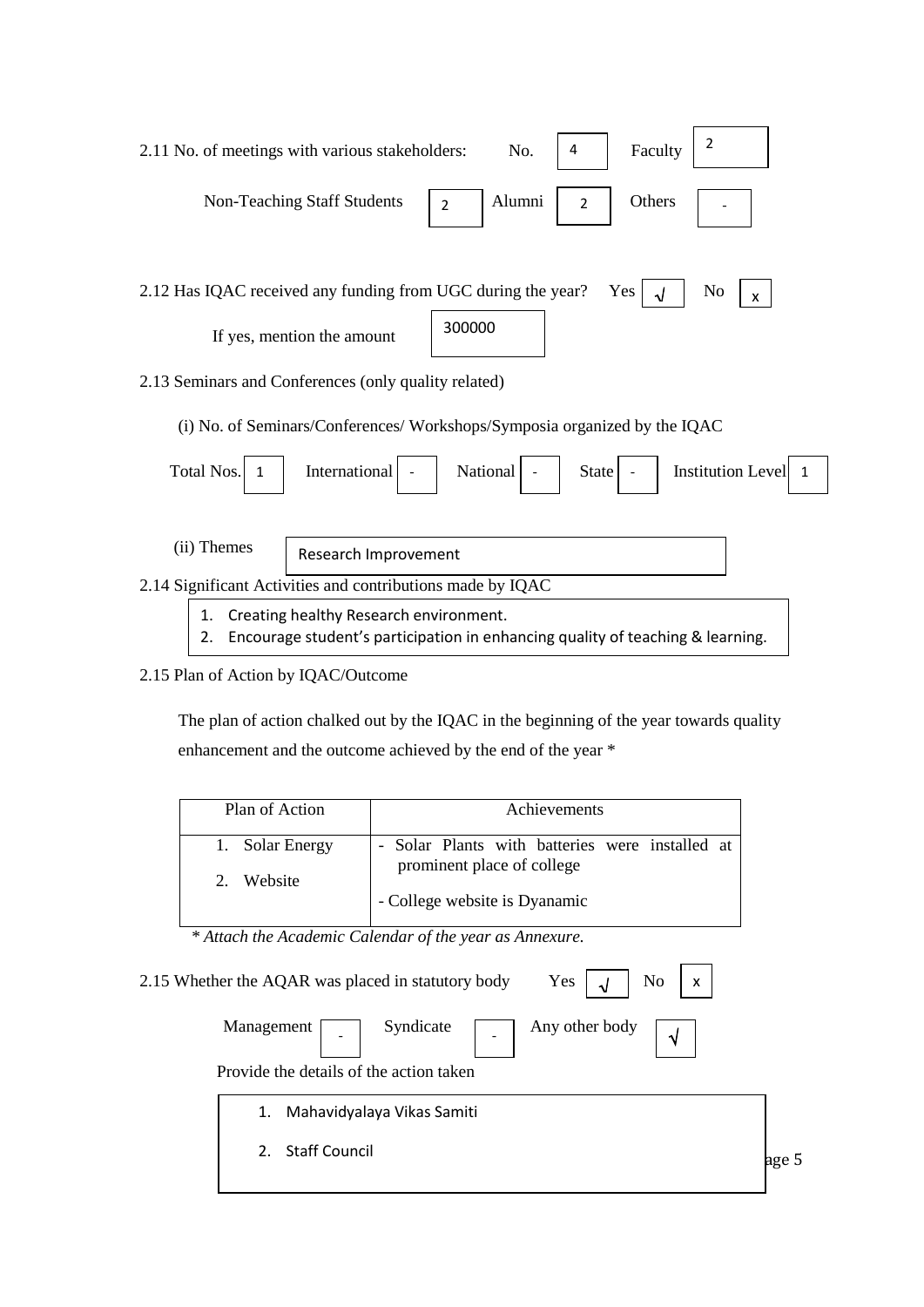### **Criterion – I**

## **1. Curricular Aspects**

| $\ldots$ $\ldots$ $\ldots$ $\ldots$ |                                     |                                                  |                                           |                                                             |
|-------------------------------------|-------------------------------------|--------------------------------------------------|-------------------------------------------|-------------------------------------------------------------|
| Level of the<br>Programme           | Number of<br>existing<br>Programmes | Number of<br>programmes added<br>during the year | Number of<br>self-financing<br>programmes | Number of value<br>added / Career<br>Oriented<br>programmes |
| PhD                                 | 01                                  |                                                  |                                           |                                                             |
| PG                                  | 01                                  |                                                  |                                           |                                                             |
| <b>UG</b>                           | 19                                  |                                                  |                                           |                                                             |
| PG Diploma                          |                                     |                                                  |                                           |                                                             |
| <b>Advanced Diploma</b>             |                                     |                                                  |                                           |                                                             |
| Diploma                             |                                     |                                                  |                                           |                                                             |
| Certificate                         |                                     |                                                  |                                           |                                                             |
| Others                              |                                     |                                                  |                                           |                                                             |
| <b>Total</b>                        | 21                                  |                                                  |                                           |                                                             |
| Interdisciplinary                   |                                     |                                                  |                                           |                                                             |
| Innovative                          |                                     |                                                  |                                           |                                                             |

1.1 Details about Academic Programmes

1.2 (i) Flexibility of the Curriculum: CBCS/Core/Elective option / Open options **Nil** (ii) Pattern of programmes:

| Pattern   | Number of programmes |
|-----------|----------------------|
| Semester  |                      |
| Trimester |                      |
| Annual    |                      |

1.3 Feedback from stakeholders\* Alumni |  $\sqrt{\phantom{a}}$  Parents  $\int \sqrt{\phantom{a}}$  Employers  $\int \sqrt{\phantom{a}}$  Students  *(On all aspects)* Mode of feedback : Online  $\begin{array}{|c|c|c|c|c|c|} \hline \end{array}$  Manual  $\begin{array}{|c|c|c|c|c|c|c|c|} \hline \end{array}$  Co-operating schools (for PEI) Employers Manual

*\*Please provide an analysis of the feedback in the Annexure*

1.4 Whether there is any revision/update of regulation or syllabi, if yes, mention their salient aspects.

Necessary changes are made in meetings of BOS conducted by affiliating University

1.5 Any new Department/Centre introduced during the year. If yes, give details.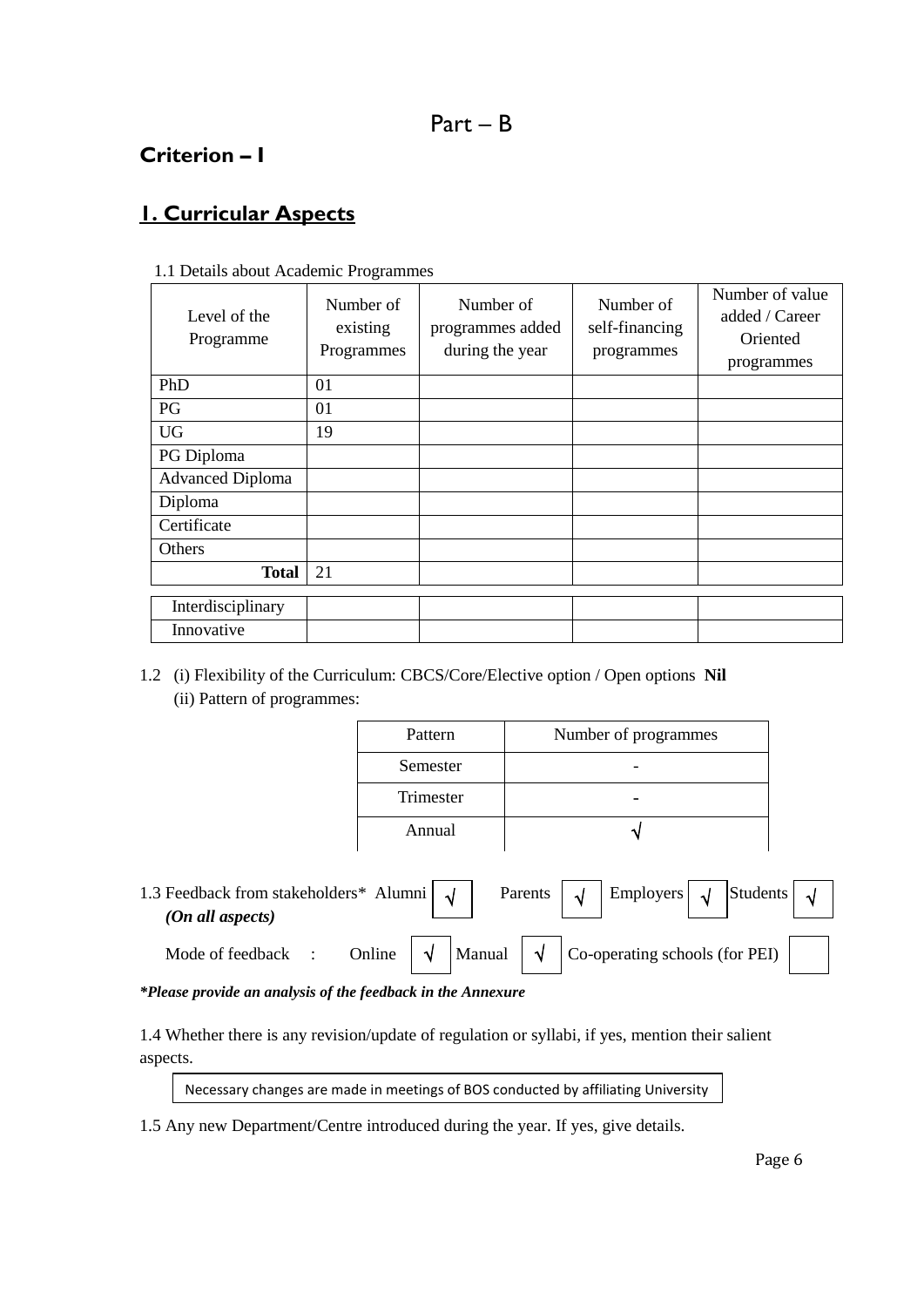NO

### **Criterion – II**

### **2. Teaching, Learning and Evaluation**

| 2.1 Total No. of | Total | Asst. Professors   Associate Professors   Professors   Others |  |
|------------------|-------|---------------------------------------------------------------|--|
| permanent        | 20    |                                                               |  |
| faculty          |       |                                                               |  |

11

2.2 No. of permanent faculty with Ph.D.

| 2.3 No. of Faculty<br>Positions Recruited (R) | Asst. | Associate<br>Professors<br>Professors |   | Professors |  | Others |  | Total |  |  |
|-----------------------------------------------|-------|---------------------------------------|---|------------|--|--------|--|-------|--|--|
| and Vacant (V) during                         |       |                                       | R |            |  |        |  |       |  |  |
| the year                                      |       |                                       |   |            |  |        |  |       |  |  |

All the appointments are made by state govt.

01

 $0<sub>3</sub>$ 

2.4 No. of Guest and Visiting faculty and Temporary faculty

x

01

2.5 Faculty participation in conferences and symposia:

| No. of Faculty          | International level | National level | State level |
|-------------------------|---------------------|----------------|-------------|
| Attended                |                     |                |             |
| Presented papers        |                     |                |             |
| <b>Resource Persons</b> |                     |                |             |

2.6 Innovative processes adopted by the institution in Teaching and Learning:

|  | 1. Use of ICT in teaching Learning process. |  |
|--|---------------------------------------------|--|
|--|---------------------------------------------|--|

- 2. Use projector in teaching.
- 3. Internet facility was provided to students.
- 2.7 Total No. of actual teaching days 180 during this academic year

2.8 Examination/ Evaluation Reforms initiated by the Institution (for example: Open Book Examination, Bar Coding, Double Valuation, Photocopy, Online Multiple Choice Questions)

|                               | Photocopies of reference      |  |          |    |  |
|-------------------------------|-------------------------------|--|----------|----|--|
|                               | material                      |  | provided | to |  |
|                               | students. Periodic tests were |  |          |    |  |
| conducted during the session. |                               |  |          |    |  |
|                               |                               |  |          |    |  |

 $\rightarrow$ 

2.9 No. of faculty members involved in curriculum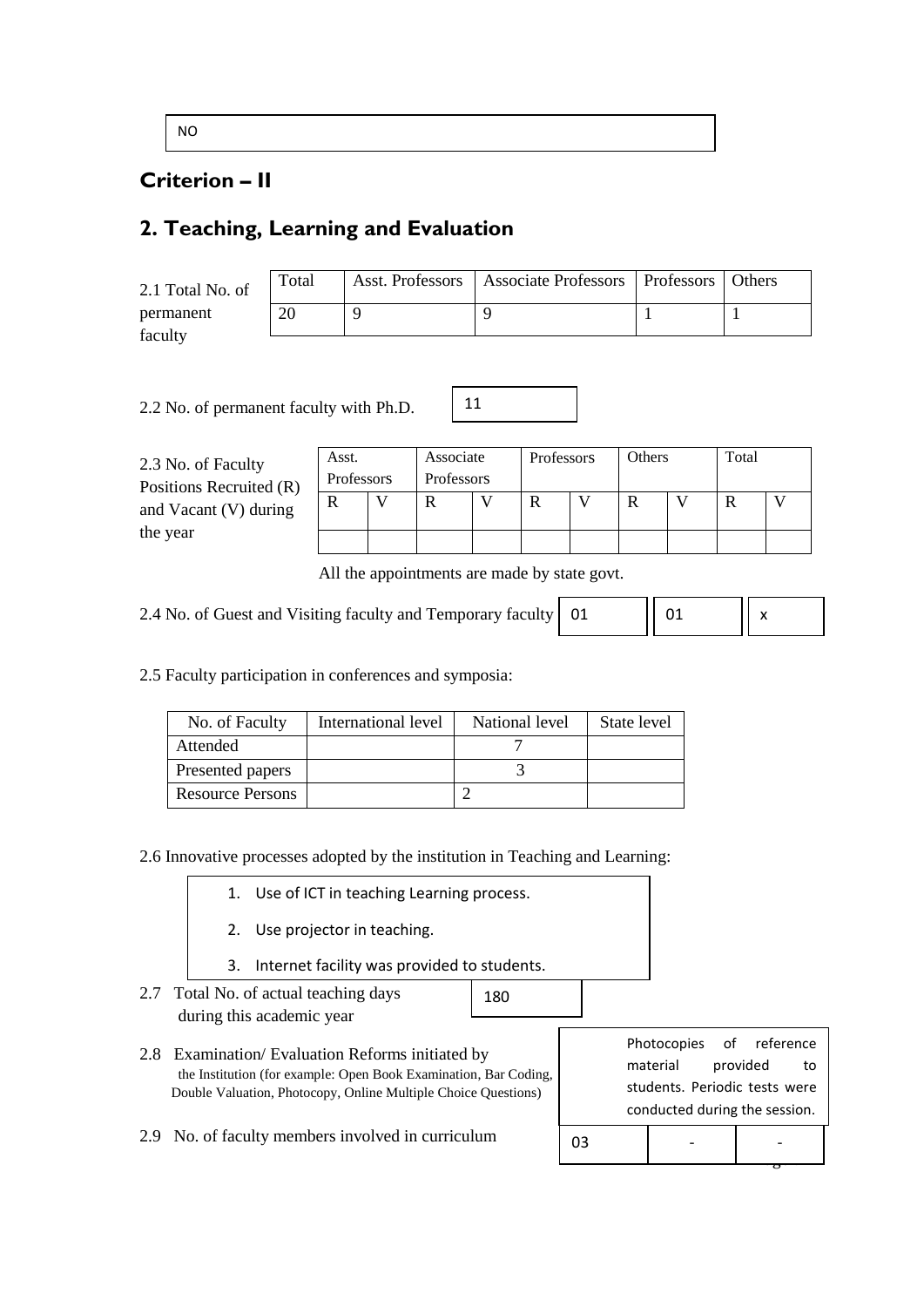restructuring/revision/syllabus development as member of Board of Study/Faculty/Curriculum Development workshop

2.10 Average percentage of attendance of students

2.11 Course/Programme wise

distribution of pass percentage :

| Title of the<br>Programme | Total no. of<br>students | Division      |       |     |         |        |
|---------------------------|--------------------------|---------------|-------|-----|---------|--------|
|                           | appeared                 | Distinction % | $I\%$ | II% | $III$ % | Pass % |
| <b>BA</b>                 | 1313                     | Nil           | 13    | 275 | 891     | 89.79  |
| B.Com.                    | 589                      | Nil           | 21    | 190 | 219     | 73.00  |
| B.Sc.                     | 473                      | 5             | 147   | 90  | 111     | 74.63  |
| M.A.                      | 64                       |               | 03    | 27  | 28      | 90.62  |
| (Hindi)                   |                          |               |       |     |         |        |

2.12 How does IQAC Contribute/Monitor/Evaluate the Teaching & Learning processes :

IQAC monitor and evaluate the treading learning process with the help of various committees and coordinator of various cells. Like internal assessment creditors examination coordinator and of other committees:-

- 1. The learning is made student centric by arranging regular and scheduled lectures on all subject.
- 2. Under the chairmambers of vice principal internal committee for visilating the smooth condition of classes.
- 3. The institute is fully equipped with latest ICT. Tools. The faculty members are also required to use modern leaching aid such as power point at during the lectures.
- 4. The institute has two step evaluation process the first step is through conduction of internal assessment which is done for every subject periodically and second is annual examination conducted by affiliating university MGS University Bikaner
- 2.13 Initiatives undertaken towards faculty development

| <b>Faculty / Staff Development Programmes</b> | Number of faculty<br>benefitted |
|-----------------------------------------------|---------------------------------|
| Refresher courses                             | 09                              |
| UGC – Faculty Improvement Programme           |                                 |
| HRD programmes                                |                                 |
| Orientation programmes                        |                                 |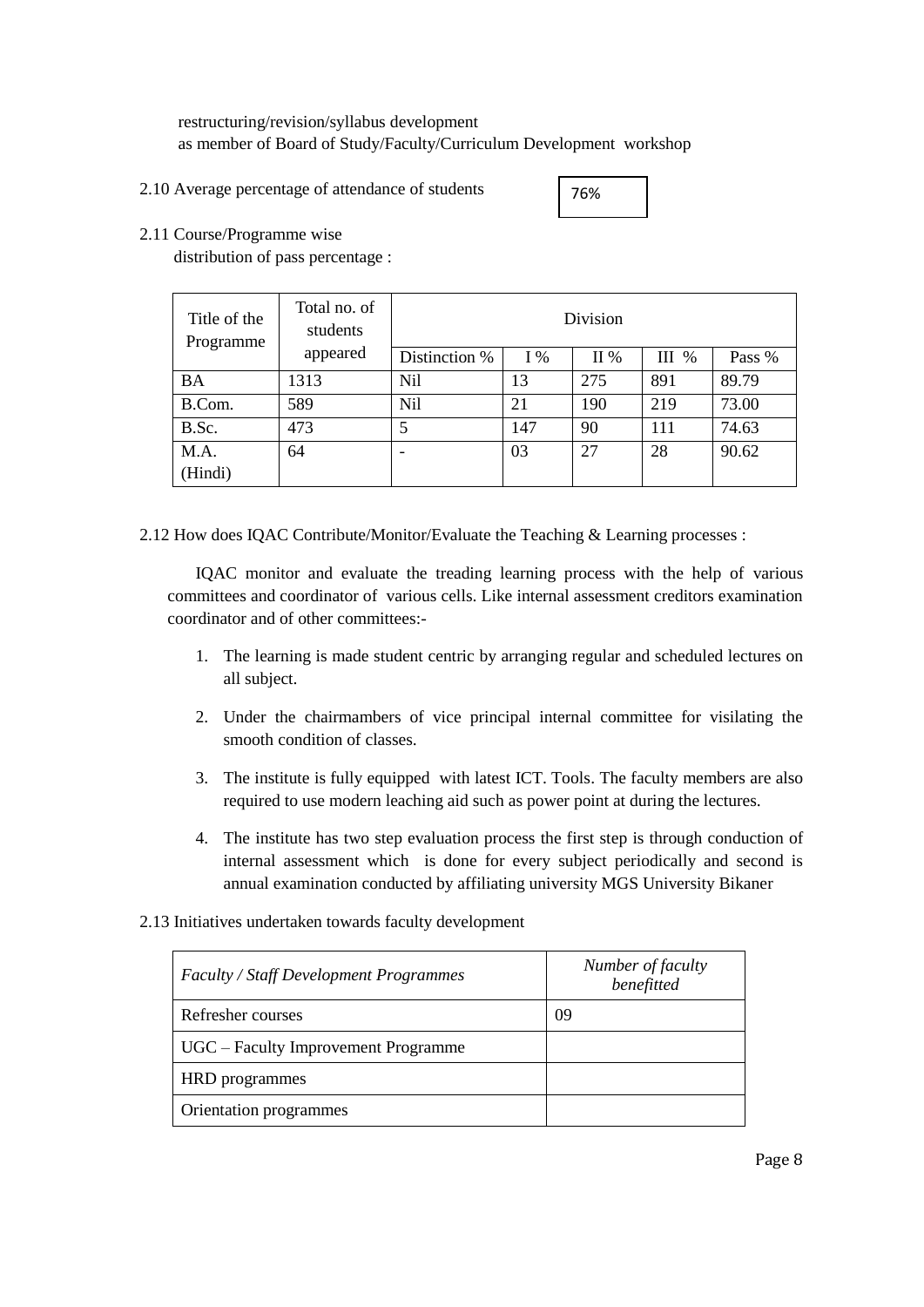| Faculty exchange programme                     |  |
|------------------------------------------------|--|
| Staff training conducted by the university     |  |
| Staff training conducted by other institutions |  |
| Summer / Winter schools, Workshops, etc.       |  |
| <b>Others</b>                                  |  |

2.14 Details of Administrative and Technical staff

| Category                    | Number of<br>Permanent<br><b>Employees</b> | Number of<br>Vacant<br>Positions | Number of<br>permanent<br>positions filled<br>during the Year | Number of<br>positions filled<br>temporarily |
|-----------------------------|--------------------------------------------|----------------------------------|---------------------------------------------------------------|----------------------------------------------|
| <b>Administrative Staff</b> | $02+02$                                    | $_{01}$                          | $_{01}$                                                       | $\overline{\phantom{0}}$                     |
| <b>Technical Staff</b>      | 04                                         | 04                               |                                                               | $\overline{\phantom{a}}$                     |

### **Criterion – III**

## **3. Research, Consultancy and Extension.**

3.1 Initiatives of the IQAC in Sensitizing/Promoting Research Climate in the institution: - The institute always encourages its faculty to submit their minor/ major research projects for obtaining financial assistance form UGC/ICSSR/RUSA etc.

3.2 Details regarding major projects

|                     | Completed | Ongoing | Sanctioned | Submitted |
|---------------------|-----------|---------|------------|-----------|
| Number              |           |         |            |           |
| Outlay in Rs. Lakhs |           |         | -          |           |

3.3 Details regarding minor projects

|                     | Completed | Ongoing | Sanctioned | Submitted |
|---------------------|-----------|---------|------------|-----------|
| Number              |           |         | -          |           |
| Outlay in Rs. Lakhs |           |         | -          |           |

3.4 Details on research publications

| .ational | $\sim$ 10 $\sim$<br><br>ліат | )th∆re<br>urlo |
|----------|------------------------------|----------------|
|          |                              |                |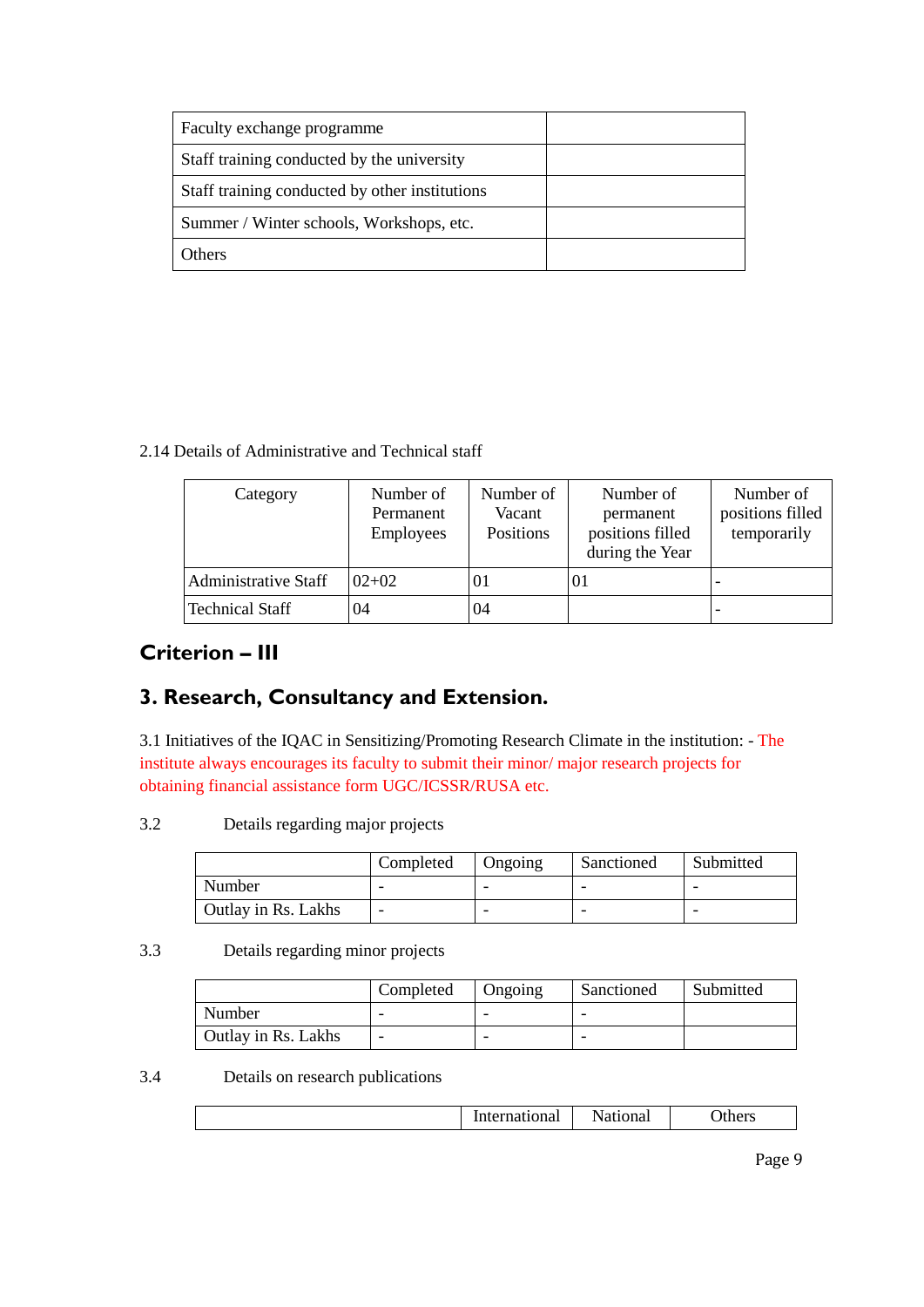| Peer Review Journals      |  |  |
|---------------------------|--|--|
| Non-Peer Review Journals- |  |  |
| e-Journals                |  |  |
| Conference proceedings    |  |  |

3.5 Details on Impact factor of publications:

 Range Average h-index Nos. in SCOPUS - - - -

3.6 Research funds sanctioned and received from various funding agencies, industry and other organisations

|                                             | Nature of the Project                                                                                 | Duration                 | Name of the    | Total grant                     | Received               |  |  |
|---------------------------------------------|-------------------------------------------------------------------------------------------------------|--------------------------|----------------|---------------------------------|------------------------|--|--|
|                                             |                                                                                                       | Year                     | funding Agency | sanctioned                      |                        |  |  |
| Major projects                              |                                                                                                       |                          |                |                                 |                        |  |  |
| <b>Minor Projects</b>                       |                                                                                                       |                          |                |                                 |                        |  |  |
|                                             | <b>Interdisciplinary Projects</b>                                                                     | $\overline{a}$           |                |                                 |                        |  |  |
| Industry sponsored                          |                                                                                                       |                          |                |                                 |                        |  |  |
| University/College                          | Projects sponsored by the                                                                             |                          |                |                                 |                        |  |  |
|                                             | Students research projects<br>(other than compulsory by the University)                               |                          |                |                                 |                        |  |  |
| Any other(Specify)                          |                                                                                                       | $\overline{\phantom{0}}$ |                |                                 |                        |  |  |
| Total                                       |                                                                                                       |                          |                |                                 |                        |  |  |
|                                             | 3.7 No. of books published i) With ISBN No.<br>3.8 No. of University Departments receiving funds from | ii) Without ISBN No.     | 01             | <b>Chapters in Edited Books</b> | 02                     |  |  |
|                                             |                                                                                                       | UGC-SAP                  | CAS            | <b>DST-FIST</b>                 |                        |  |  |
|                                             | <b>DBT</b> Scheme/funds<br><b>DPE</b>                                                                 |                          |                |                                 |                        |  |  |
| 3.9 For colleges                            |                                                                                                       | Autonomy                 | <b>CPE</b>     |                                 | <b>DBT</b> Star Scheme |  |  |
| <b>INSPIRE</b><br>CE<br>Any Other (specify) |                                                                                                       |                          |                |                                 |                        |  |  |
|                                             | 3.10 Revenue generated through consultancy :-                                                         |                          |                |                                 |                        |  |  |

| Level  | Internation<br>al        | National | State | University | College |
|--------|--------------------------|----------|-------|------------|---------|
| Number | $\overline{\phantom{0}}$ | -        | -     | -          |         |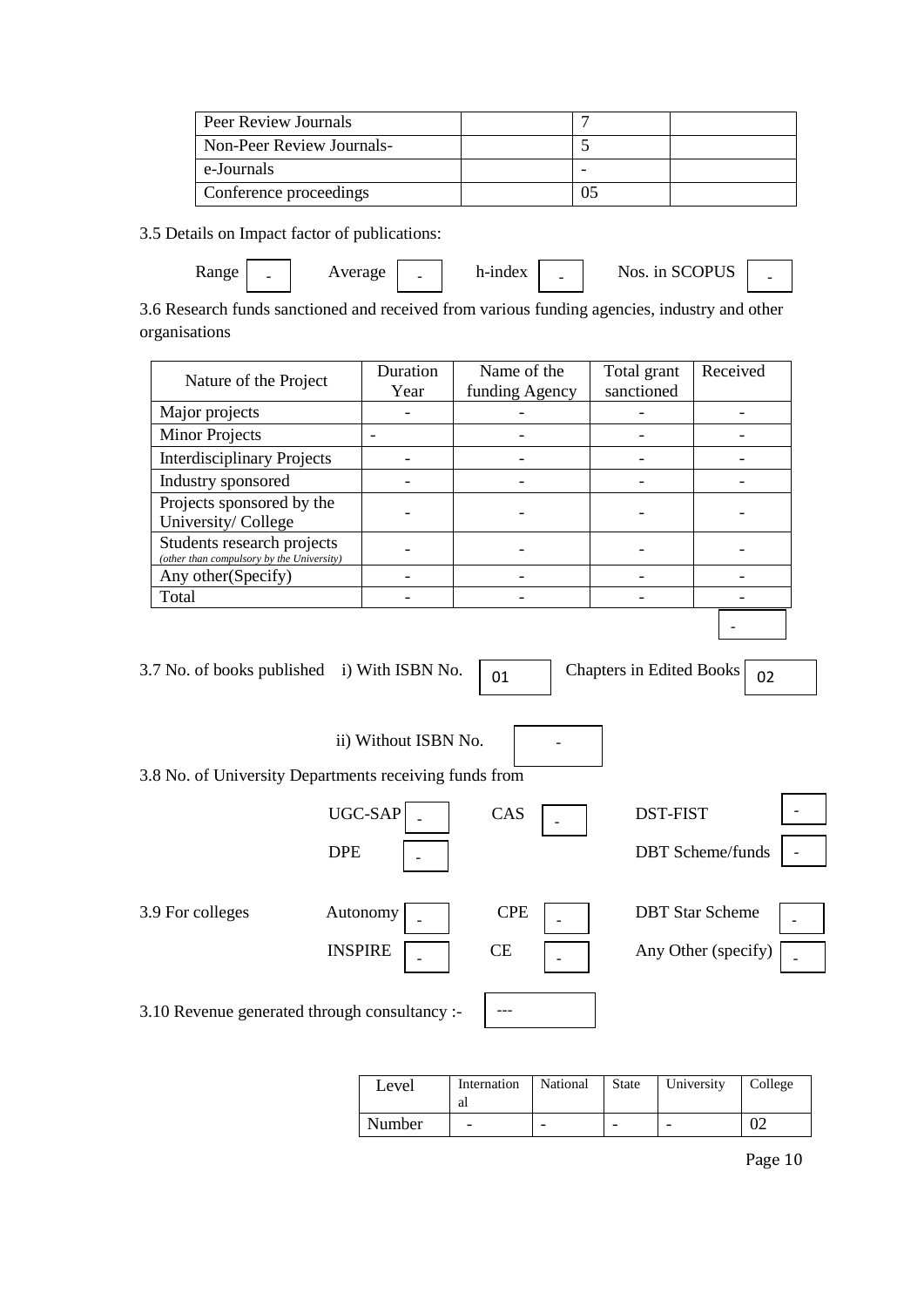|                | Sponsorin  | - | - | - | - |  |
|----------------|------------|---|---|---|---|--|
| ot aontaranaac | g agencies |   |   |   |   |  |

3.11 No. of conferences organized by the Institution :

|                                               | 3.12 No. of faculty served as experts, chairpersons or resource persons:<br>03 |
|-----------------------------------------------|--------------------------------------------------------------------------------|
| 3.13 No. of collaborations:-                  | International<br>National<br>Any other                                         |
| 3.14 No. of linkages created during this year |                                                                                |
|                                               | 3.15 Total budget for research for current year in lakhs:                      |
| From Funding agency                           | From Management of University/College                                          |
| Total                                         |                                                                                |

3.16 No. of patents received this year

| Type of Patent |         | Number |
|----------------|---------|--------|
| National       | Applied |        |
|                | Granted |        |
| International  | Applied |        |
|                | Granted |        |
| Commercialised | Applied |        |
|                | Granted |        |

-

3.17 No. of research awards/ recognitions received by faculty and research fellows Of the institute in the year

| Total   International   National   State   University   Dist   College |  |  |  |
|------------------------------------------------------------------------|--|--|--|
|                                                                        |  |  |  |

3.18 No. of faculty from the Institution who are Ph. D. Guides and students registered under them

3.19 No. of Ph.D. awarded by faculty from the Institution

3.20 No. of Research scholars receiving the Fellowships (Newly enrolled + existing ones)

| JIAI | $\overline{\phantom{0}}$ | v<br>nm | $\overline{\phantom{0}}$ | Project Fellows<br>J | - | Any other | - |  |
|------|--------------------------|---------|--------------------------|----------------------|---|-----------|---|--|
|      |                          |         |                          |                      |   |           |   |  |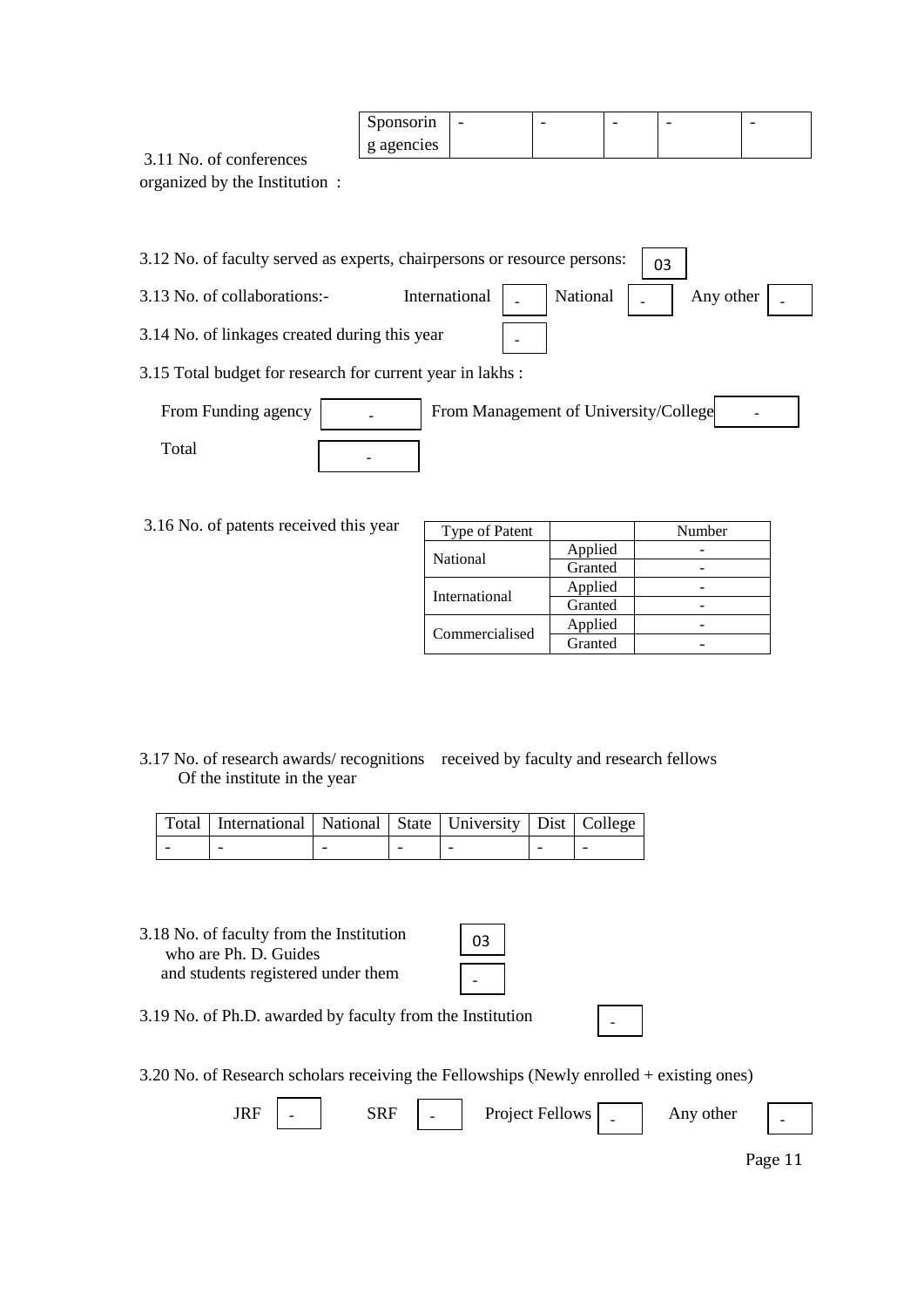| 3.21 No. of students Participated in NSS events: |    |                  |                |                     |  |
|--------------------------------------------------|----|------------------|----------------|---------------------|--|
|                                                  |    | University level |                | State level         |  |
|                                                  |    | National level   |                | International level |  |
|                                                  |    |                  |                |                     |  |
| 3.22 No. of students participated in NCC events: |    |                  |                |                     |  |
|                                                  |    | University level |                | State level         |  |
|                                                  |    | National level   |                | International level |  |
|                                                  |    |                  |                |                     |  |
| 3.23 No. of Awards won in NSS:                   |    |                  |                |                     |  |
|                                                  |    | University level |                | State level         |  |
|                                                  |    | National level   |                | International level |  |
|                                                  |    |                  |                |                     |  |
| 3.24 No. of Awards won in NCC:                   |    |                  |                |                     |  |
|                                                  |    | University level |                | State level         |  |
|                                                  |    | National level   |                | International level |  |
|                                                  |    |                  |                |                     |  |
|                                                  |    |                  |                |                     |  |
| 3.25 No. of Extension activities organized       |    |                  |                |                     |  |
| University forum                                 |    | College forum    | $\overline{a}$ |                     |  |
| <b>NCC</b>                                       | 01 | <b>NSS</b>       | 03             | Any other           |  |

3.26 Major Activities during the year in the sphere of extension activities and Institutional Social Responsibility

- Conducted SVEEP camp in College campus
- Working for Control of SWINE FLUE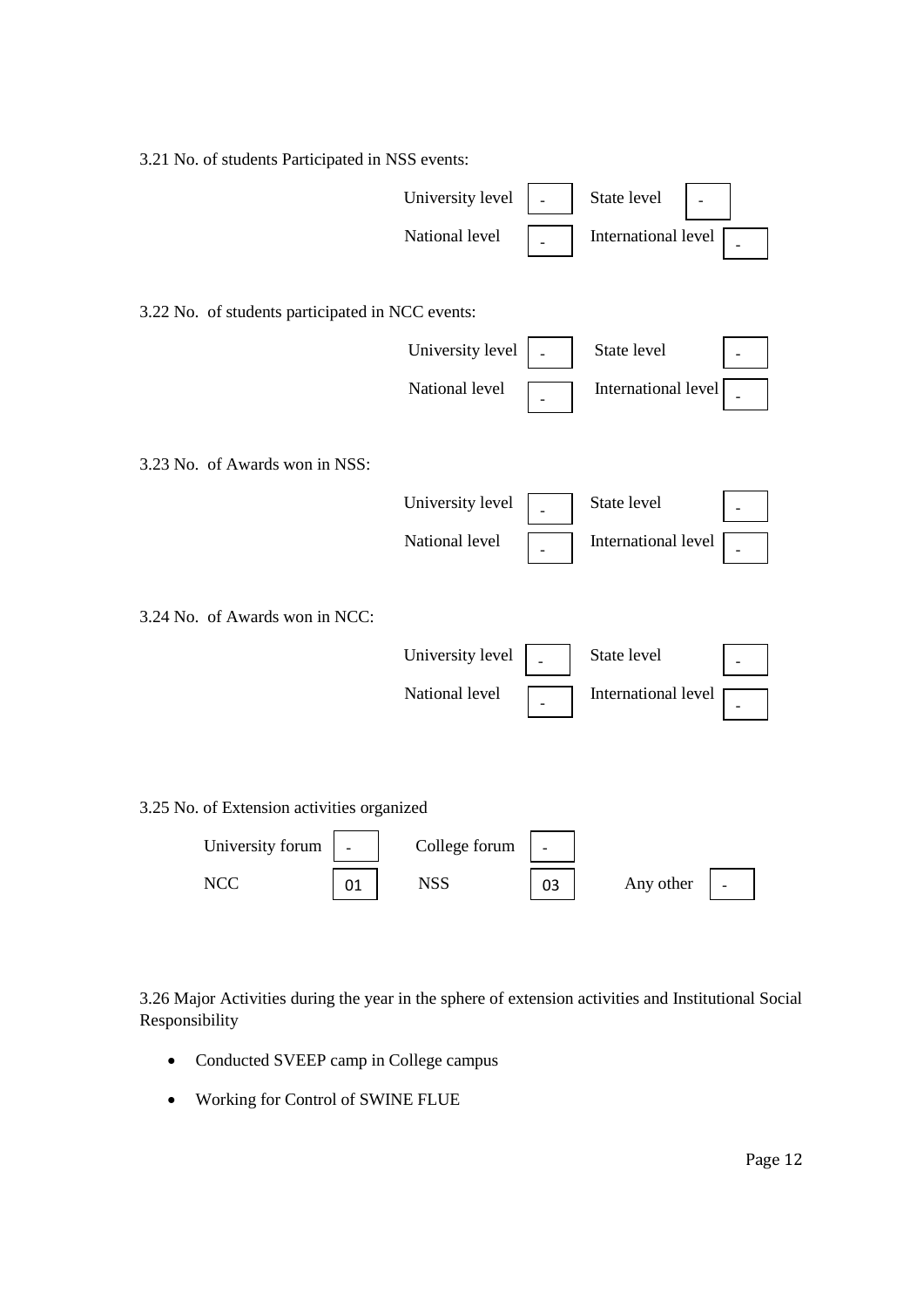## **Criterion – IV 4. Infrastructure and Learning Resources**

4.1 Details of increase in infrastructure facilities:

| Facilities                                  | Existing | Newly created | Source of<br>Fund | Total |
|---------------------------------------------|----------|---------------|-------------------|-------|
| Campus area 12,23,016 Sq. Fit               |          |               |                   |       |
| Class rooms                                 |          | 02            | <b>UGC</b>        | 11.00 |
|                                             |          |               |                   | Lac   |
| Laboratories                                | 7        | 01            | <b>MLA</b>        | 08    |
|                                             |          |               | (One)             |       |
|                                             |          |               |                   |       |
| <b>Seminar Halls</b>                        | 01       |               |                   |       |
| No. of important equipments purchased       |          |               |                   |       |
| $(\geq 1$ -0 lakh) during the current year. |          |               |                   |       |
| Value of the equipment purchased during     |          | $4.09$ Lac.   | <b>UGC</b>        | 4.09  |
| the year (Rs. in Lakhs)                     |          | UGC           |                   |       |
| Others                                      |          |               |                   |       |

4.2 Computerization of administration and library

Most of activities relating to administration as well as library are computerized some of the salient features

- 1. ICT is being used widely to perform various administrative tasks
- 2. Computers are available for teaching and non- teaching staff for the effective working of administrative work responsibilities.
- 3. Interactive boards ICT enable class rooms internet faculty LCD project are also provided to some of the classes and faculty where they may take use of these and make the class more interactive for enhancing the quality of teaching.
- 4. Participation in resource sheering networks consortia like (INFLIBNET) information and library network (INFLIBNET)

Library offers DELNET faculty being institute is a member of DELNET

5. Library us partially automatised.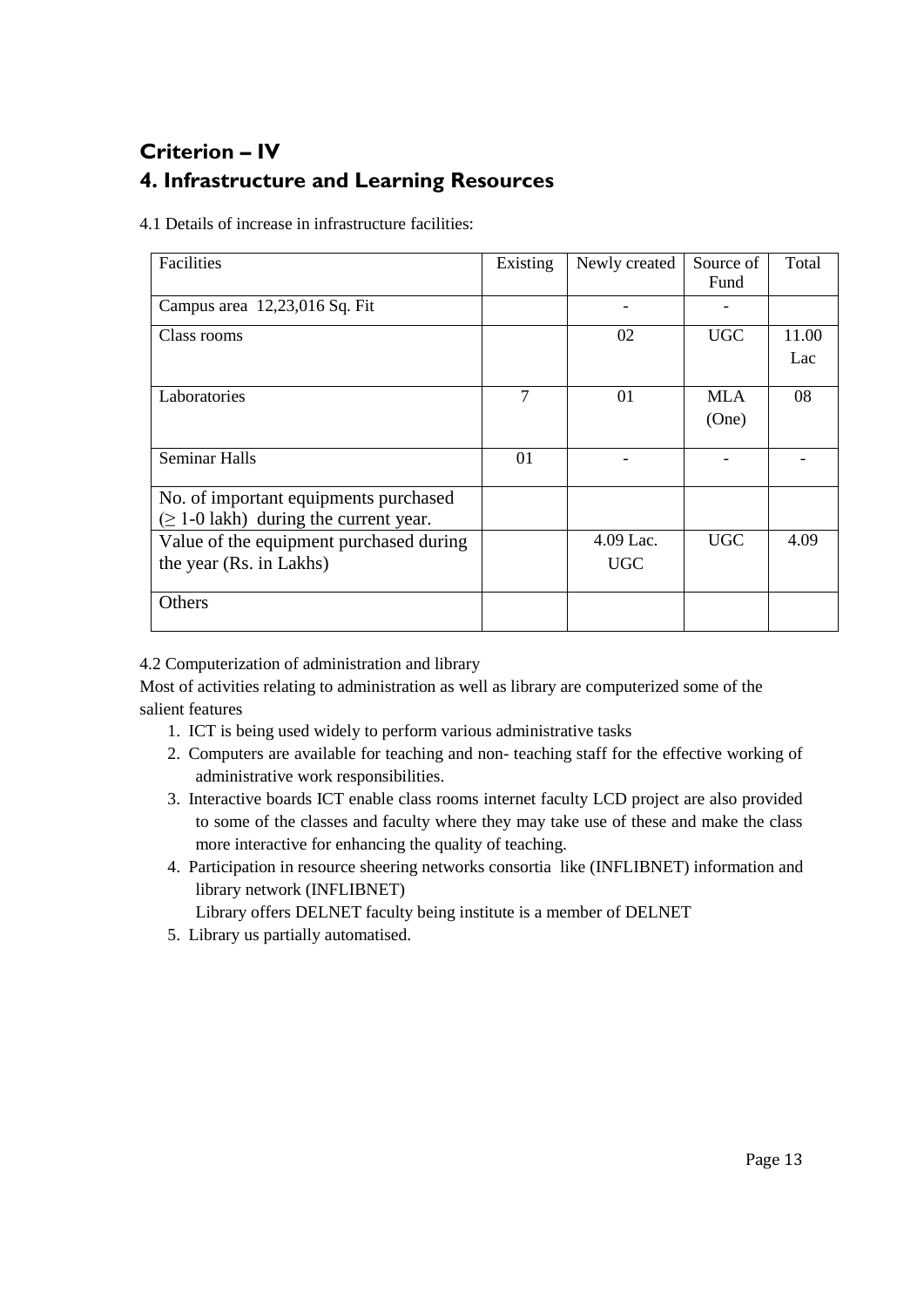### 4.3 Library services:

|                         | Existing |       | Newly added |       | Total |       |  |
|-------------------------|----------|-------|-------------|-------|-------|-------|--|
|                         | No.      | Value | No.         | Value | No.   | Value |  |
| <b>Text Books</b>       | 16745    |       |             |       | 16745 |       |  |
| <b>Reference Books</b>  | 27679    |       | 187         |       | 27866 |       |  |
| e-Books                 |          |       |             |       |       |       |  |
| Journals                |          |       |             |       |       |       |  |
| e-Journals              |          |       |             |       |       |       |  |
| <b>Digital Database</b> |          |       |             |       |       |       |  |
| CD & Video              |          |       |             |       |       |       |  |
| Others (specify)        |          |       |             |       |       |       |  |

### 4.4 Technology up gradation (overall)

|          | Total<br>Computers | Computer<br>Labs | Internet | <b>Browsing</b><br>Centres | Computer<br>Centres | Office | Depart-<br>ments | Others |
|----------|--------------------|------------------|----------|----------------------------|---------------------|--------|------------------|--------|
| Existing | 15                 | 01               | 01       |                            |                     | 01     | −                |        |
| Added    | 03                 |                  |          |                            |                     | 01     |                  |        |
| Total    | 18                 | 01               | 01       |                            |                     | 02     | 07               |        |

4.5 Computer, Internet access, training to teachers and students and any other programme for technology upgradation (Networking, e-Governance etc.)

- 1. Implementation of RUSA plans New Construction work(Class rooms)will be initiated.
- 2. Green audit and Academic Audit will be introduced.

4.6 Amount spent on maintenance in lakhs :

i) ICT

ii) Campus Infrastructure and facilities



iii) Equipments

iv) Others



**Total :**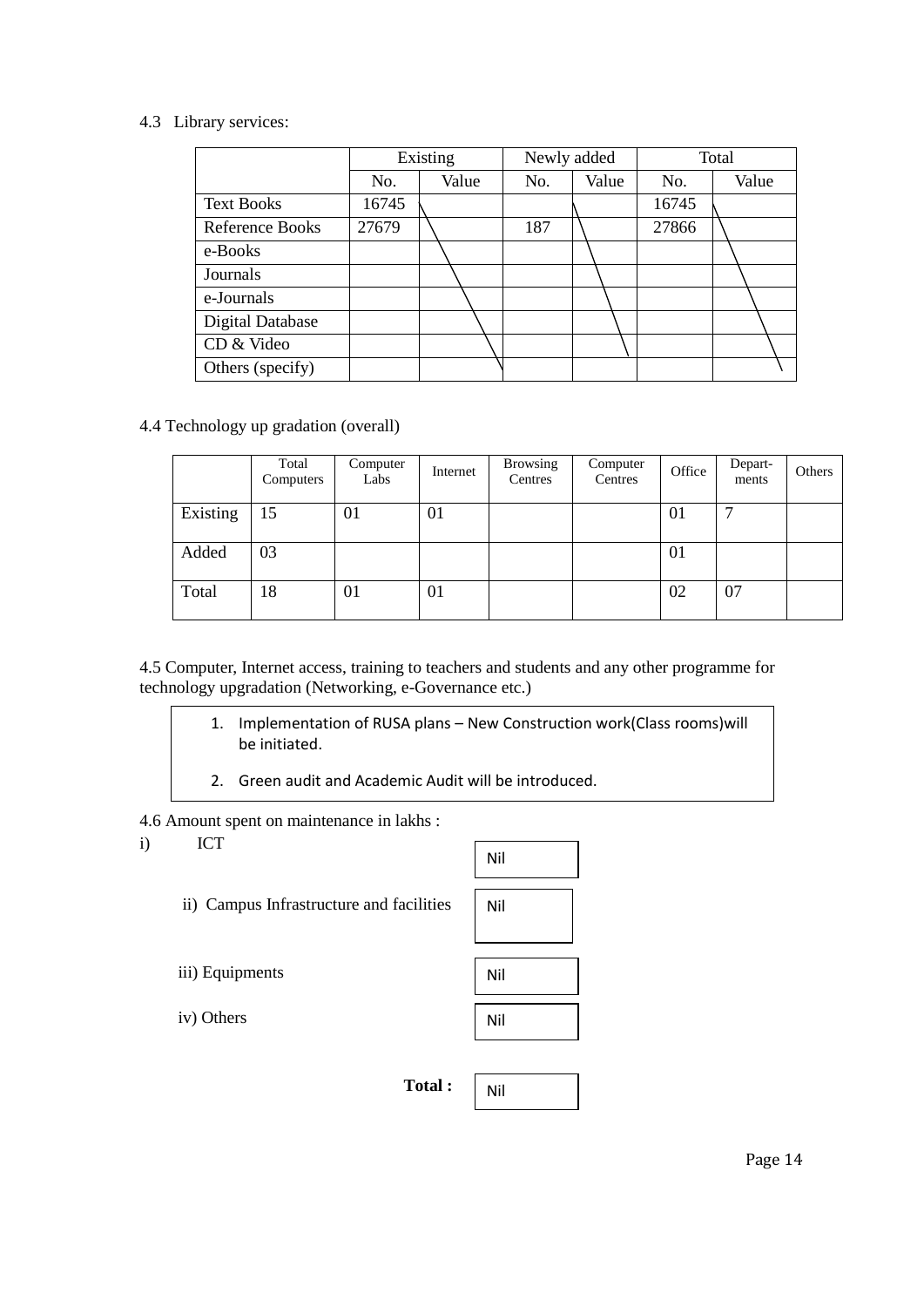## **Criterion – V** *5. Student Support* **and Progression**

5.1 Contribution of IQAC in enhancing awareness about Student Support Services

 The institute has its own website [www.sbdgc.ac.in](http://www.sbdgc.ac.in/) IQAS is keeping track on the updation of information on the website on regular basis the website provides details about admission placement, research and publication sport, events faculty members news conferences details of the institute results workshops seminars etc for students, faculty and just access.

5.2 Efforts made by the institution for tracking the progression:-

- 1. The institute tracks progression of students through continuous evaluation scheme.
- 2. The institute has a mechanism of program faculty coordinator for of mentoring and tracking projects of students.

| 5.3 | (a) |                       | Total Number                          | of  | UG   | PG        | Ph. D.             | Others | students |
|-----|-----|-----------------------|---------------------------------------|-----|------|-----------|--------------------|--------|----------|
|     |     |                       |                                       |     | 2475 | 63        |                    |        |          |
|     |     |                       | (b) No. of students outside the state |     |      |           |                    |        |          |
|     |     |                       | (c) No. of international students     |     |      |           |                    |        |          |
|     |     | 2015-16<br>No<br>1661 | %<br>65                               | Men |      | No<br>877 | 2015-16<br>%<br>35 | Women  |          |

| Last Year $2014-15$ |     |    |           |                          |       |     | This Year 2015-16 |    |      |                                                    |       |
|---------------------|-----|----|-----------|--------------------------|-------|-----|-------------------|----|------|----------------------------------------------------|-------|
| General             |     |    | SC ST OBC | Physically<br>Challenged | Total |     |                   |    |      | General   SC   ST   OBC   Physically<br>Challenged | Total |
| 723                 | 471 | 49 | 1212      |                          | 2455  | 710 | 514               | 62 | 1252 |                                                    | 2538  |
| Demand ratio        |     |    | Dropout % |                          |       |     |                   |    |      |                                                    |       |

5.4 Details of student support mechanism for coaching for competitive examinations (If any)

- - 1. We provide training to improve English language through YDC.
	- 2. By providing course material (books and magazines)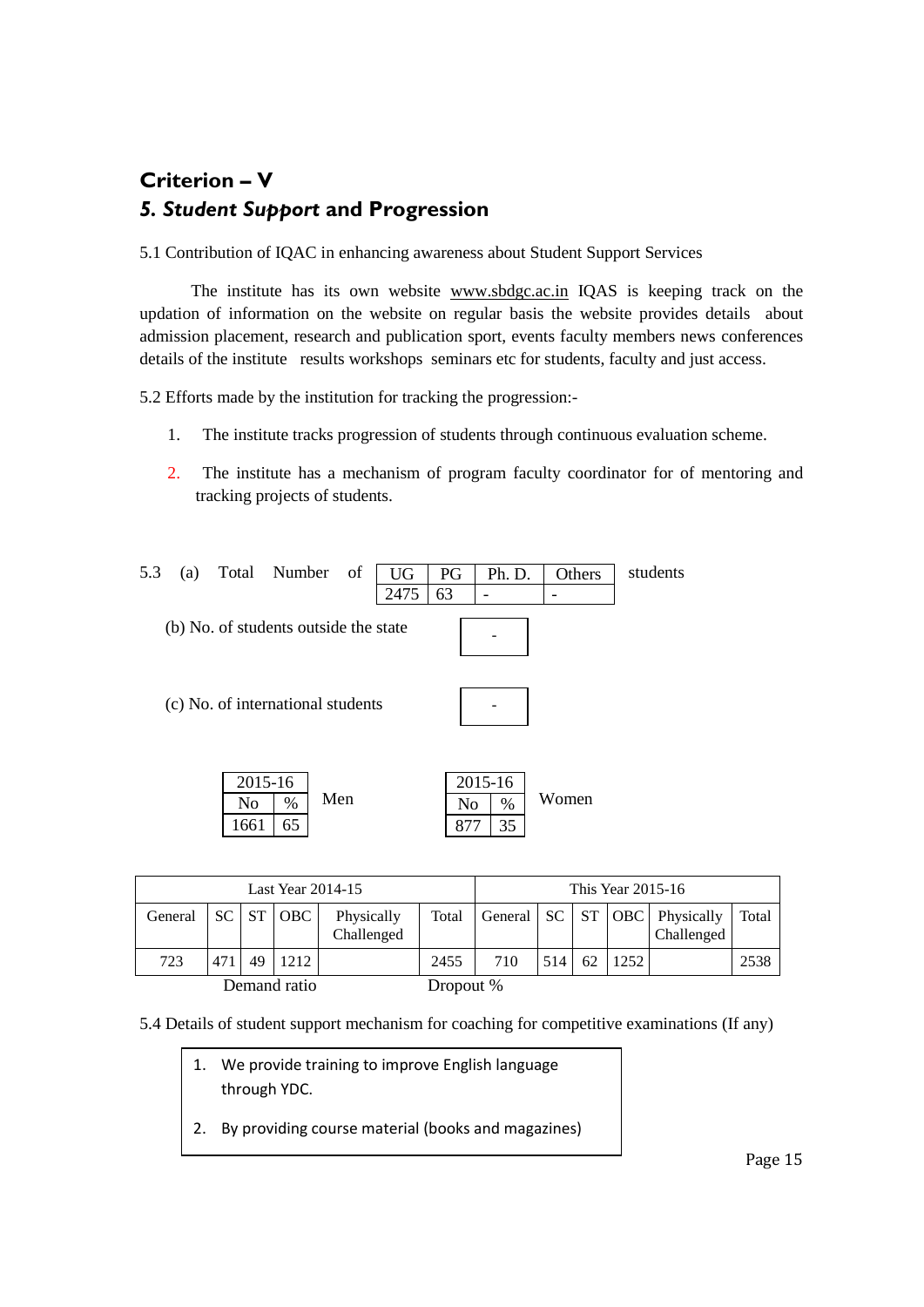No. of students beneficiaries:- 285

5.5 No. of students qualified in these examinations



5.6 Details of student counselling and career guidance :-

 YDC regularly conducts various staff skills development programmes such as improving english language communication skills reasoning and problem solving techniques.

- 1. YDC conducts many short terms local level awareness programmes, Seminars etc.
- 2. Students advisory Bureau is also in operation and providing counselling and career guidance.

No. of students benefitted

5.7 Details of campus placement

|                                       | <b>Off Campus</b>                  |                                     |                              |
|---------------------------------------|------------------------------------|-------------------------------------|------------------------------|
| Number of<br>Organizations<br>Visited | Number of Students<br>Participated | Number of<br><b>Students Placed</b> | Number of Students<br>Placed |
|                                       |                                    |                                     |                              |

### 5.8 Details of gender sensitization programmes

- 1. Women cell conducts many programmes for women empowerment.
- 2. Girls students/women teachers are given due regards in our campus.

### 5.9 Students Activities

5.9.1 No. of students participated in Sports, Games and other events

01

State/ University level  $\begin{vmatrix} 01 \end{vmatrix}$  National level

International level

115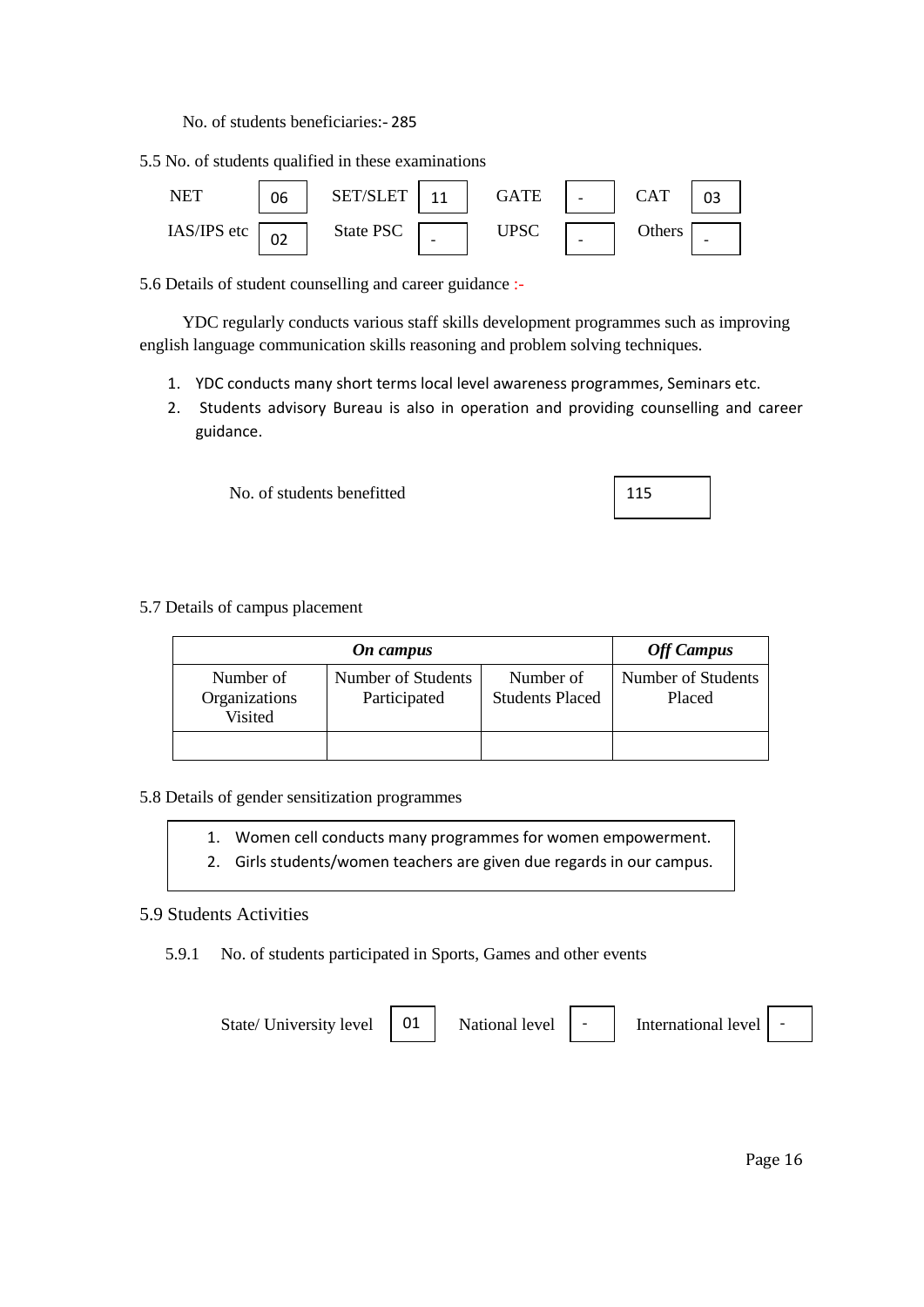No. of students participated in cultural events

| State/University level                                                           |                |                           | National level   _   International level                                                                                                                 |  |
|----------------------------------------------------------------------------------|----------------|---------------------------|----------------------------------------------------------------------------------------------------------------------------------------------------------|--|
| No. of medals /awards won by students in Sports, Games and other events<br>5.9.2 |                |                           |                                                                                                                                                          |  |
| Sports: State/University level $\Big  04$                                        | National level | $\begin{array}{ c c }$ 00 | International level                                                                                                                                      |  |
| Cultural: State/ University level   -<br>5.10 Scholarships and Financial Support |                |                           | National level $\begin{vmatrix} - & \cdot \\ \cdot & \cdot \end{vmatrix}$ International level $\begin{vmatrix} - & \cdot \\ \cdot & \cdot \end{vmatrix}$ |  |

|                                                                              | Number of<br>students | Amount (Lacs) |
|------------------------------------------------------------------------------|-----------------------|---------------|
| Financial support from institution                                           |                       |               |
| Financial support from government                                            |                       |               |
| Financial support from other sources                                         |                       |               |
| received<br>Number of students<br>who<br>International/National recognitions |                       |               |

5.11 Student organised / initiatives

| Fairs |                                                           |  | : State/University level   -   National level   -   International level   -                                                                                                                                         |
|-------|-----------------------------------------------------------|--|---------------------------------------------------------------------------------------------------------------------------------------------------------------------------------------------------------------------|
|       |                                                           |  | Exhibition: State/ University level $\begin{bmatrix} 1 & 1 \\ 0 & 1 \end{bmatrix}$ Mational level $\begin{bmatrix} 1 & 1 \\ 0 & 1 \end{bmatrix}$ International level $\begin{bmatrix} 1 & 1 \\ 0 & 1 \end{bmatrix}$ |
|       | 5.12 No. of social initiatives undertaken by the students |  |                                                                                                                                                                                                                     |

5.12 No. of social initiatives undertaken by the students

5.13 Major grievances of students (if any) redressed:

**Upgradation of college from it under graduation status to post graduation status.**

### **Criterion – VI**

### **6. Governance, Leadership and Management**

6.1 State the Vision and Mission of the institution:-

### **VISION:**

The vision of our college centers around its strong desire to impart inclusive quality education to population of this rural area of Rajasthan. Apart from imparting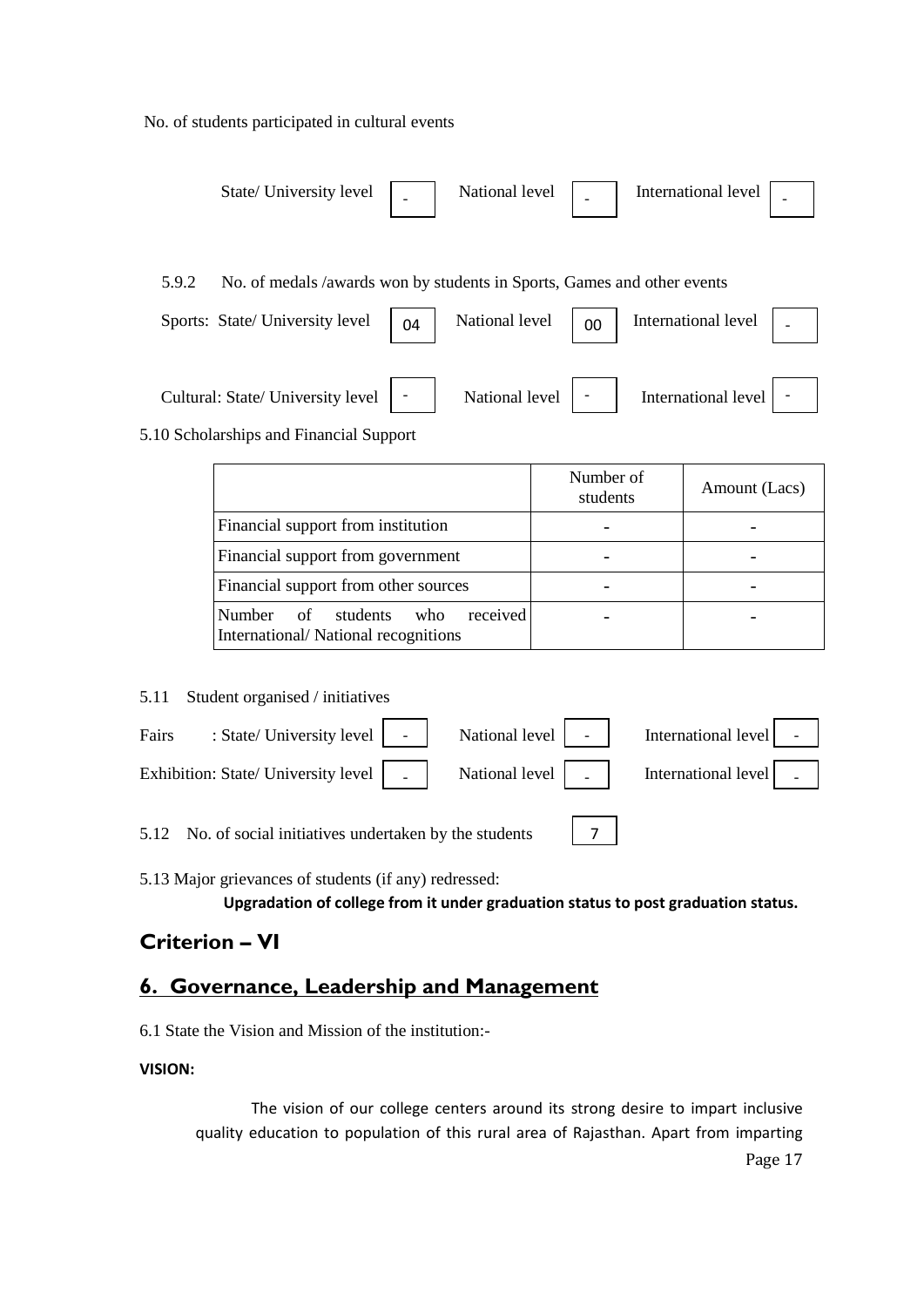education, it endeavors to motivate the young generation to establish a social order based on dignity of lobour as well as moral and spiritual values. The college also aims at imparting futuristic education and instilling high standards of discipline among its students. More over it aims to foster scientific and rational temperament among its students and faculty members which will greatly benefit the whole human race.

### **MISSION:**

Our mission is to promote physical, intellectual and moral development of students. The famous hymn at the Upanishad **"Tamaso Ma Jyotirgamay"** is incorporated in our college logo with the establishment of this institute, which well reflect the mission of the college. It has always endeavored to drive away the darkness of ignorance and usher in the light of knowledge.

- 1. To provide affordable quality education to a wide cross section without any distinction of caste or creed.
- 2. To inculcate skills among our students and staff to enable them to compete with their counter pasts in India and aboard.
- 3. To instill strong sense of discipline and respect among our staff and students so that they create a congenial work culture that accommodates cooperation and mutual understanding.
- 4. To make our students employable in job market by conducting skill development programmes.
- 5. To develop the overall personality of our students and instill the requisite confidence and sense of morality in them to face life.
- 6. Encourage use of ICT in teaching learning
- 7. To lay stress on holistic development of student personality by ensuring their participation in co-curricular and extra curricular activities.

#### 6.2 Does the Institution has a management Information System

1. Yes

Institute has a MIS and most of activities of institute are computerise through a software programme. Academic, administration, accrue are library system of library has been computerized

6.3 Quality improvement strategies adopted by the institution for each of the following:

#### 6.3.1 Curriculum Development

Page 18 For quality sustance institute ensure that all the mechanism should run properly we follow he syllabus designed by our affiliating university (MGS University, Bikaner (Rajasthan)), Necessary changes in syllabus are made through mutual discussion of subject experts of different subject annual meetings of BOS some of faculty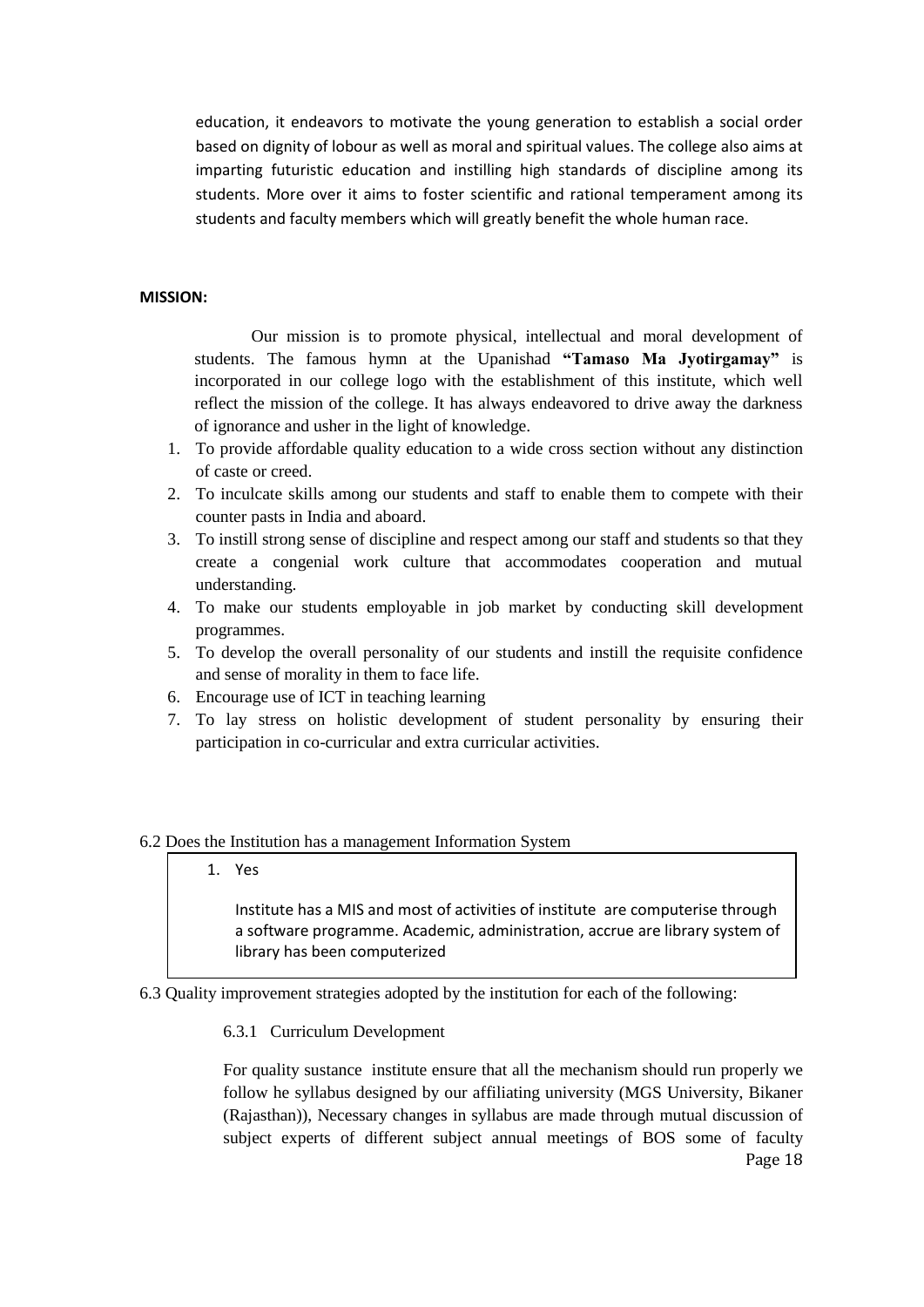members are nominated in BOS of university these faculty members give their valuable suggestion to update the syllabus.

#### 6.3.2 Teaching and Learning

We always give emphasis on the learner- centered approade the faculty 4 ses the lecture cum dissuasion method presentation assignment mode ,LCD with visit internet is used in the teaching learning process.

#### 6.3.3 Examination and Evaluation

The institute has two step evaluation system the first step is through conduction of internal assessment which is done for each subject quarterly by concerned subject. Final evaluation is done through annual examination conducted every year by our affiliating university.

#### 6.3.4 Research and Development

### **All the faculty members are invite to submit their Miner/Major research project to various funding agencies UGC/CSSR/RUSA/ICSIR etc. For the award of financial** assistance.

#### 6.3.5 Library, ICT and physical infrastructure / instrumentation

Different committees are constituted by principal to ensure the quality enlacement of library, ICT and Physical infra structure. The institute has good physical infra structure for imparting education for the holistic development of the students the institute has a sport office and playground for outdoor sports like cricket, voluble, kho-kho, Kabaddy indoor sport complex where students do practice indoor games like like Table tannins and badminton cultural programme and annual function is also perforation in the indoor sports complex by in this indoor sport camp by the computer lab and subjects labs of faculty of science (Chy,Phy,Bot,Zoo) and faculty & art (Geography, Jainology, and Drawing & Painting) are well equipped.

#### 6.3.6 Human Resource Management

The faculty members are encouraged to participate in National/ International conference and workshops are necessary academic leaves are grauted than to participate in these academic programme generously by principal they are also motivated prepare research projects publish in journals of repute.

#### 6.3.7 Faculty and Staff recruitment

All the appointments & faculty members made through Rajasthan public service commission and terms and conditions for the appointment are strictly followed by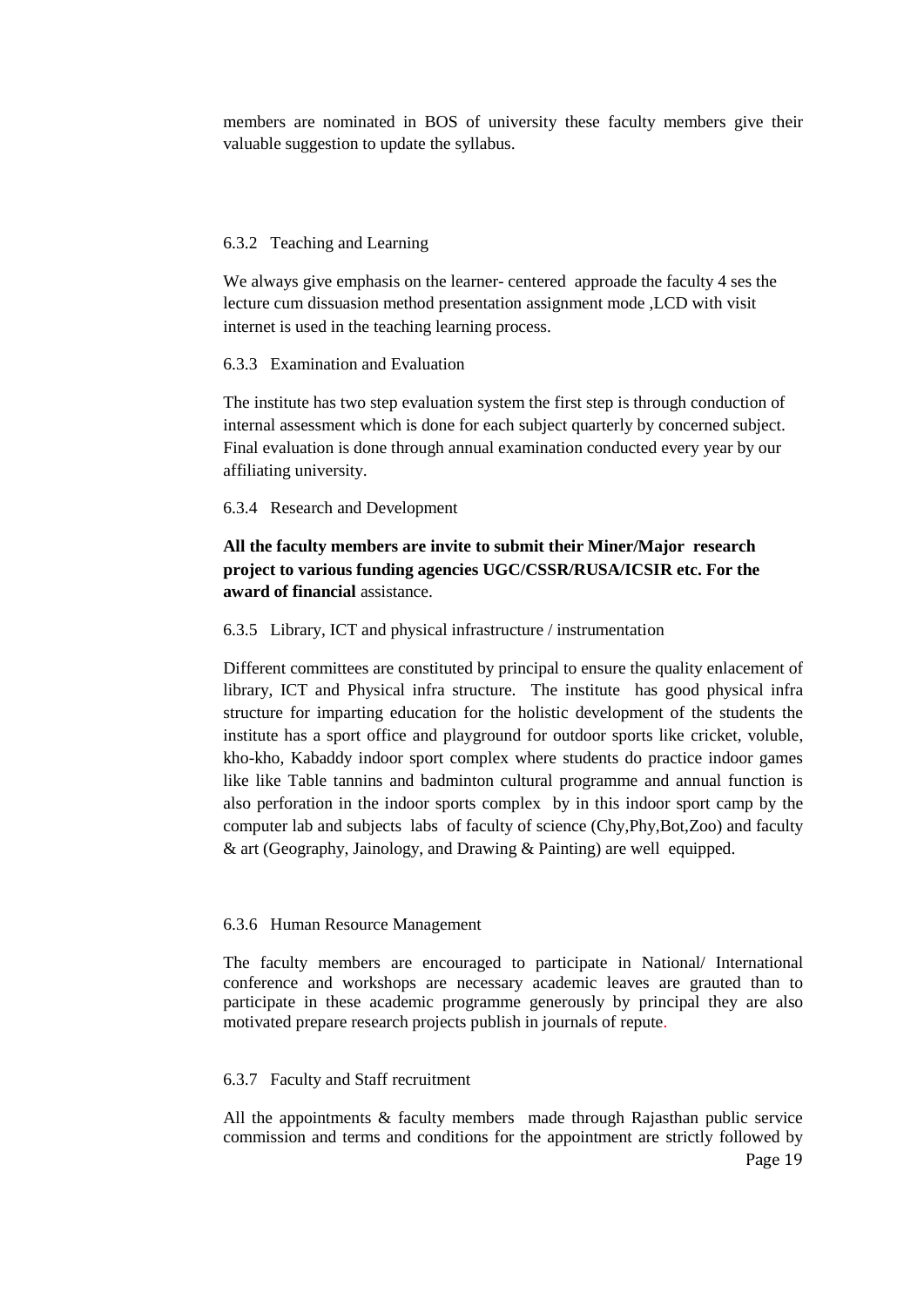UGC, New Delhi very short term temporary need based appointments are made through Rajkiya Mahavidyalaya Vikas Samiti, Sardarshahar.

6.3.8 Industry Interaction / Collaboration :- we also make our affects to invite industries to on campus placement .

6.3.9 Admission of Students: - we have adopted the online admission process the first year by under graduate and previous year students.

 Merit based admission system is followed. We also follow reservation policy in making admissions. Our admission process has also been made online.

6.4 Welfare schemes for Teaching Welfare facilities are provided by state government Non teaching Welfare facilities are provided by state government Students Scholarship group insurance

| 6.5 Total corpus fund generated                                                                                                                                                                                                                                                                                                                                               | Nil |  |
|-------------------------------------------------------------------------------------------------------------------------------------------------------------------------------------------------------------------------------------------------------------------------------------------------------------------------------------------------------------------------------|-----|--|
| 6.6 Whether annual financial audit has been done Yes $\begin{vmatrix} \sqrt{1} & \sqrt{1} & \sqrt{1} & \sqrt{1} & \sqrt{1} & \sqrt{1} & \sqrt{1} & \sqrt{1} & \sqrt{1} & \sqrt{1} & \sqrt{1} & \sqrt{1} & \sqrt{1} & \sqrt{1} & \sqrt{1} & \sqrt{1} & \sqrt{1} & \sqrt{1} & \sqrt{1} & \sqrt{1} & \sqrt{1} & \sqrt{1} & \sqrt{1} & \sqrt{1} & \sqrt{1} & \sqrt{1} & \sqrt{1}$ |     |  |

6.7 Whether Academic and Administrative Audit (AAA) has been done?

| Audit Type     |        | External | Internal |           |  |
|----------------|--------|----------|----------|-----------|--|
|                | Yes/No | Agency   | Yes/No   | Authority |  |
| Academic       |        |          |          |           |  |
| Administrative |        |          |          |           |  |

6.8 Does the University/ Autonomous College declares results within 30 days?

For UG Programmes Yes

For PG Programmes Yes No

 $\sqrt{ }$ 

6.9 What efforts are made by the University/ Autonomous College for Examination Reforms?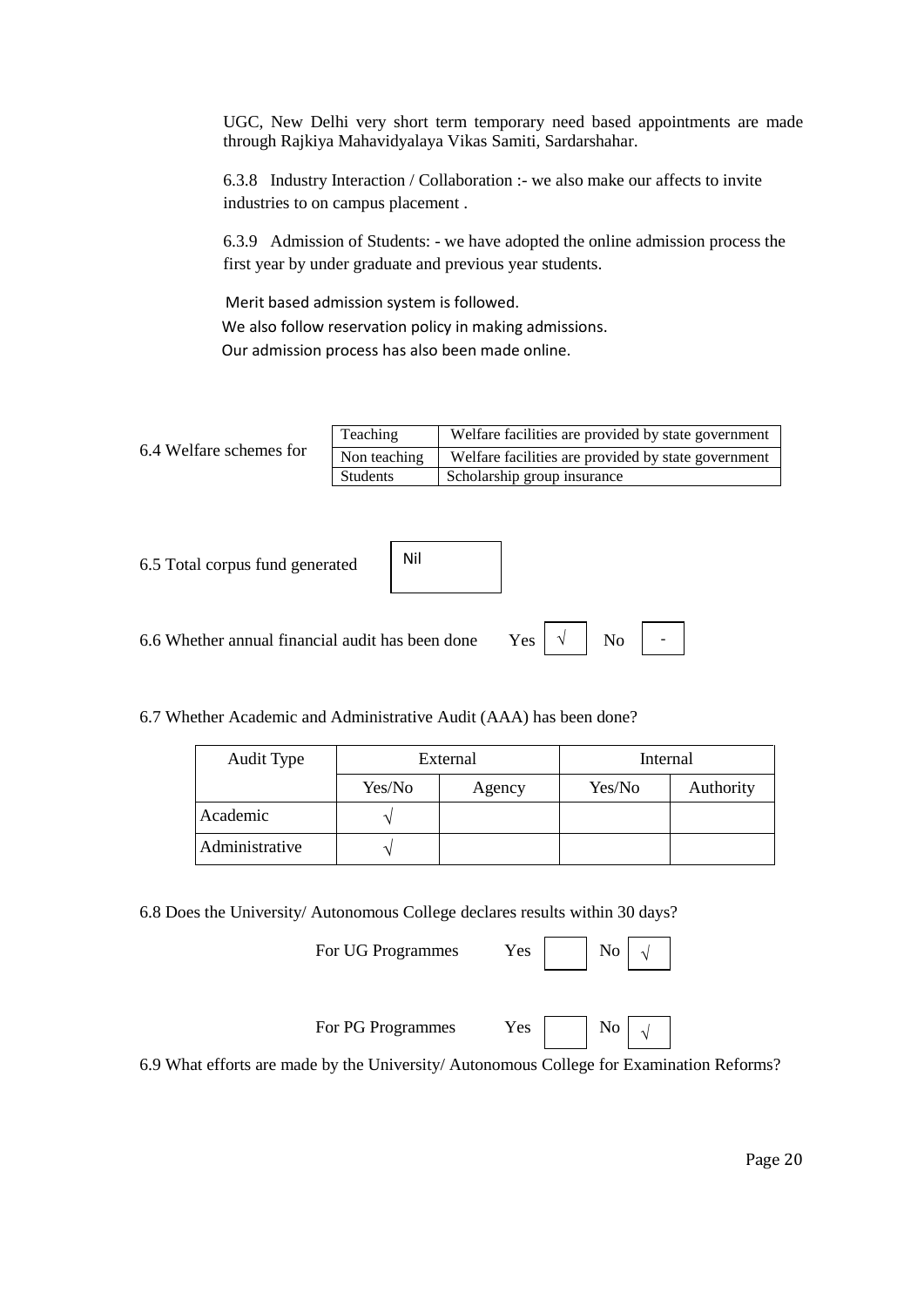Internal assessment process was strengthened. Many faculty members are members of Board of studies of affiliating university. These faculty members give their suggestions to make necessary reforms in examination system.

.6.10 What efforts are made by the University to promote autonomy in the affiliated/constituent colleges?

Our college is directly controlled by State Government. So we have to follow all the rules and regulations framed by state government. University is helping our College in promoting autonomy at different levels. In the pupation of curriculum, Seminar faculty members of various academic bodies like Board of studies help in enhancing curriculum.

6.11 Activities and support from the Alumni Association

Institute has a strong Alumni bases and our institute organise Alumni meet every year.

6.12 Activities and support from the Parent – Teacher Association

- 1. Financial Assistance obtained from the parent for purchase of books in college library.
- 2. Financial Assistance for making repairs of college Gymnasium Hall also received from parents.
- 3. Institute involves parents in various bodies like Anti Ragging committee and college development council. It tries to involve parents at different levels like in same event they have been invited as judges.

### 6.13 Development programmes for support staff

- 1. Extension lectures organized under aegis of centre for excellence.
- 2. ICT training organized for college staff.
- 6.14 Initiatives taken by the institution to make the campus eco-friendly
	- 1. Rain Water harvesting is done.
	- 2. Herbal garden has been developed in campus.
	- 3. Nature club is making efforts towards plantation.
	- 4. Solar lights are also being used. Replaced ole bulbs with LED.
	- 5. Drip irrigation has also be introduced.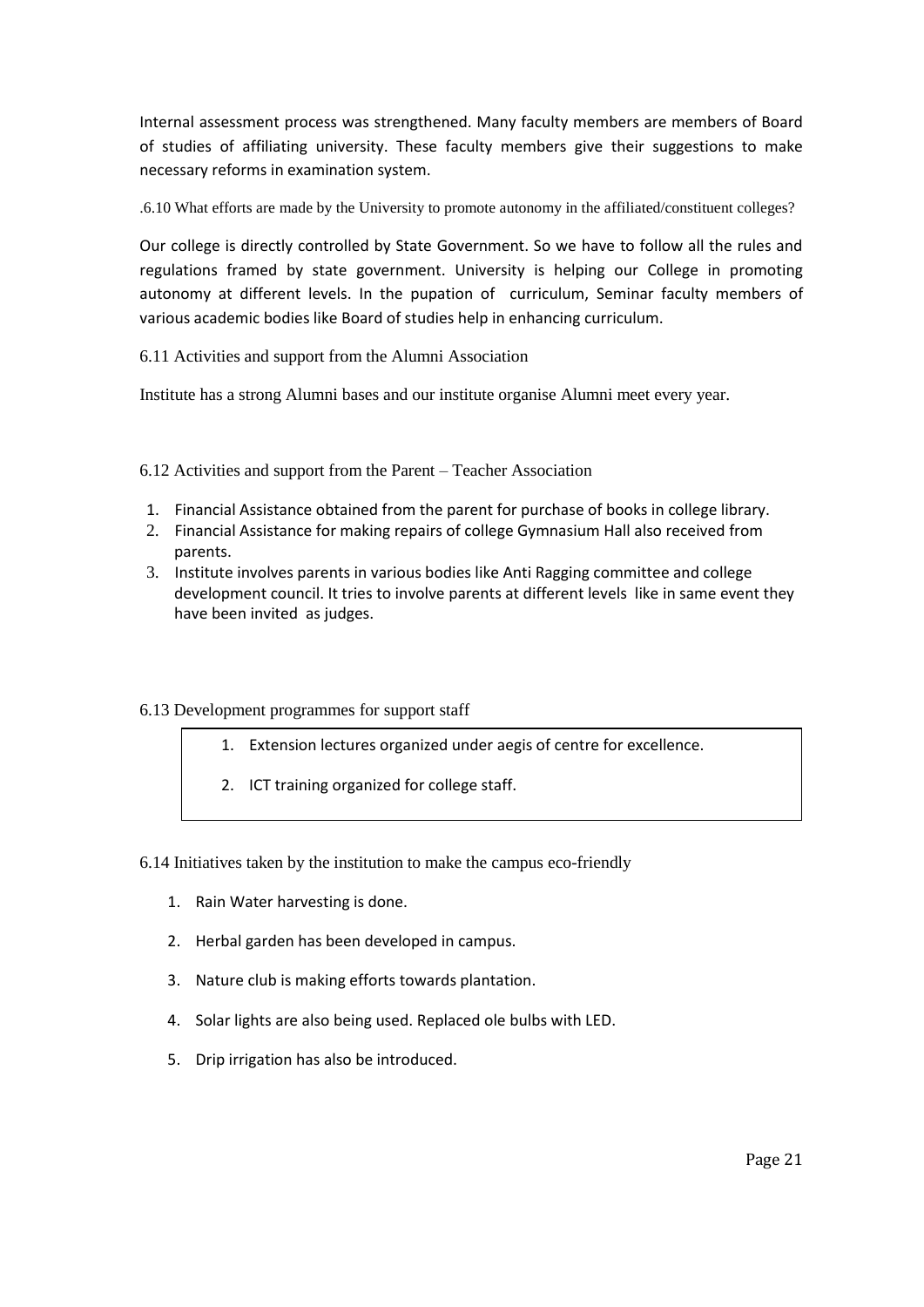## **Criterion – VII**

### **7. Innovations and Best Practices**

7.1 Innovations introduced during this academic year which have created a positive impact on the

functioning of the institution. Give details.

- 1. Library made online.
- 2. Solar System is installed.
- 3. Drip Irrigation.
- 4. Wi-Fi connectivity.
- 5. Library Automation was strengthend.
- 7.2 Provide the Action Taken Report (ATR) based on the plan of action decided upon at the beginning of the year

1. NAAC Peer Team visit -

7.3 Give two Best Practices of the institution *(please see the format in the NAAC Self-study Manuals)*

- 1. Water Harvesting and strong system.
- 2. Most official use of Water Resource through drip-irrigation project.
- 3. Development of Herbal Garden (Attaching with the file (PDF) Best practices I & II)

### *\*Provide the details in annexure (annexure need to be numbered as i & ii)*

7.4 Contribution to environmental awareness / protection

- 1. Rain Water harvesting is done.
- 2. Replaced old bulbs with LED bulbs.
- 3. The campus has initiated anticlastic drive initiative by rising paper/ ebanners for all its performs.

7.5 Whether environmental audit was conducted?

| · ⊶c | ง∩ |  |
|------|----|--|
|      |    |  |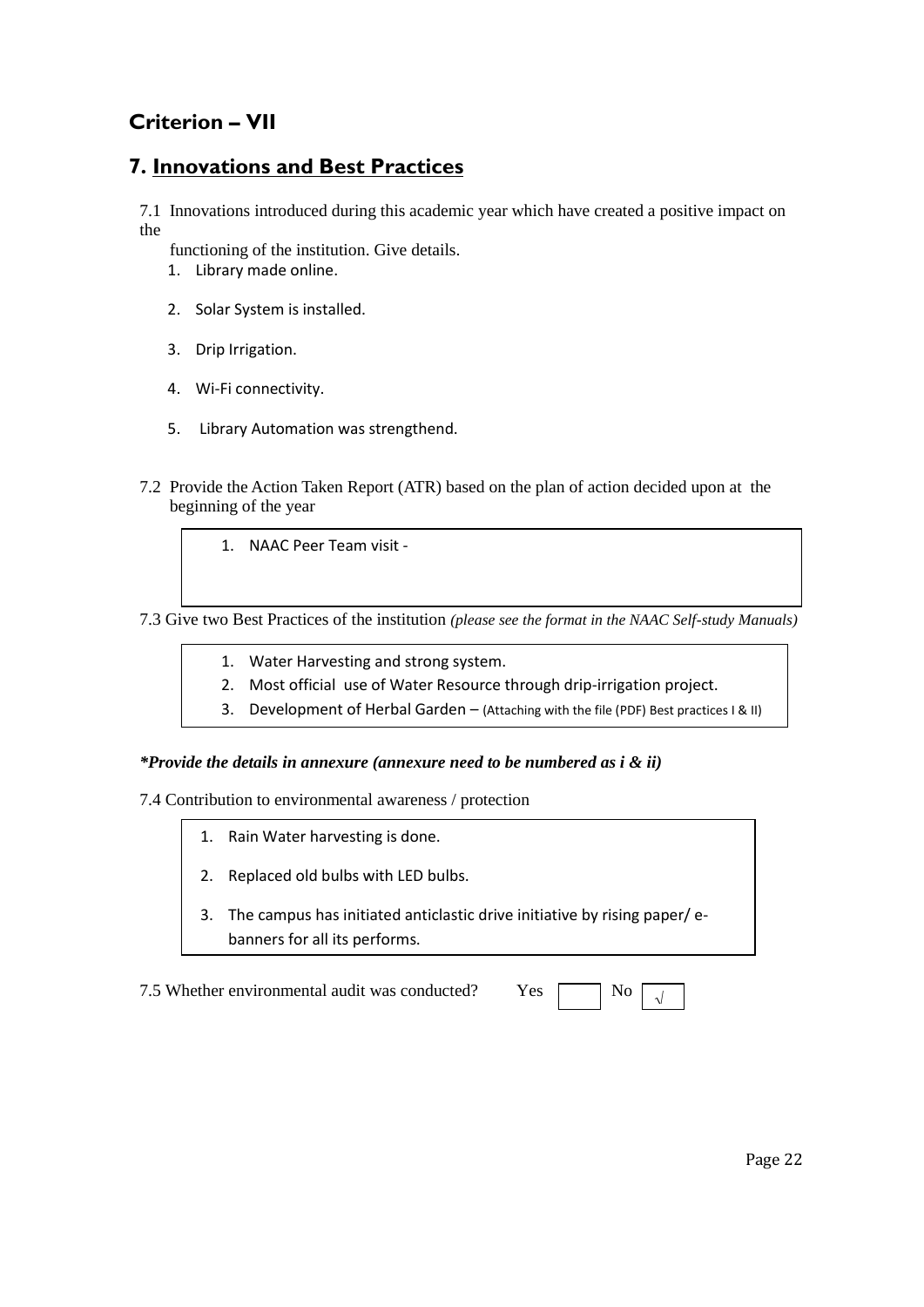7.6 Any other relevant information the institution wishes to add. (for example SWOT Analysis)

### **Strength:**

- Publication of Research Journal by Different faculty members.
- Qualified staff (teaching) and well equipped laboratories.
- Rich faculty, diligent students, increasing enrolment in different faculty encouraging response of alumni's of the college in enhancement of quality education.
- Research activities and ongoing research projects.
- Congenial atmosphere of the college
- Our students are our strength in nation observes her feature in them.
- Faculty member are invited for extension lectures by other institutions.

#### **Weakness:**

- Lack of job oriented papers in the curriculum.
- Less number of subordinate staff (lab assistants, lab boys and others) only one Laboratory is working
- ICT Based technique such as SPSS (Statistical package for social Science) and computer financial Accounting system are not included at the curriculum.
- Excess government control over the function of the college is also an impediment in the framing the course curricula and implementation of self designed programmes.

### **Opportunity:**

- There is tremendous scopes of application economic (Economic Administration & financial management / in the Job market.
- After completing B.Sc. with Chemistry students can P.G. job in Industries / Teaching and Research Institutions.
- In this era of LPG Job oriented courses such as E-Commerce capital & stock market, Agriculture Marketing & SME related courses can be launched.

### **Challenges:**

- Growing privatization of higher education in our country can be a big challenge for us & we will face tough competition in future.
- Growing Number of students in Many faculties is also a big pressure on our available infrastructure.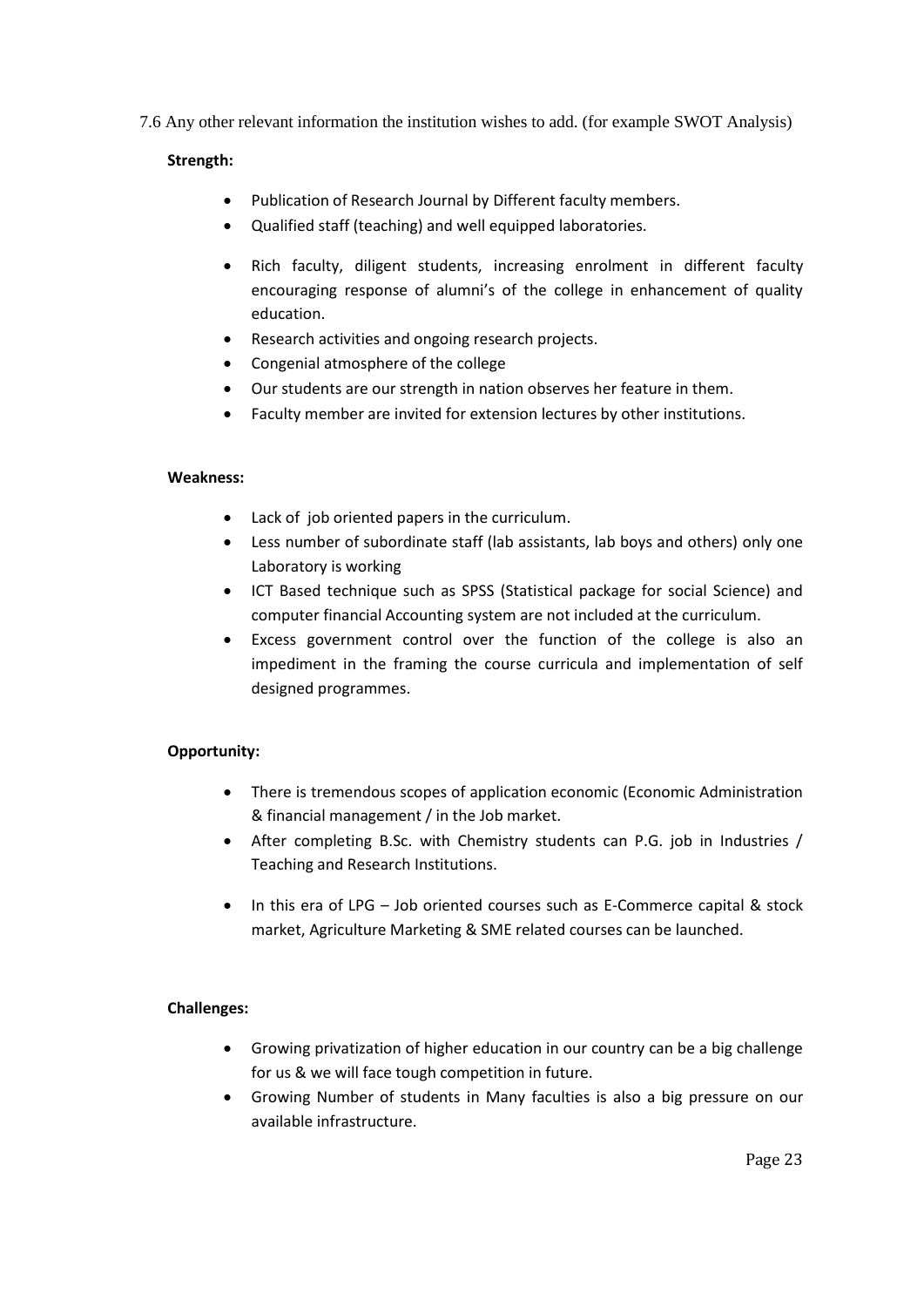### **Future Plans :**

- We shall design and implement some job oriented courses.
- We also plan to introduce M.Sc., M. Com. M.A. Courses in near future.
- Department is planning to have its separate laboratory, fully equipped with latest equipments and class-rooms, preferably ICT enabled. Department has plan to establish departmental library with over one thousand books. And also a seminar room equipped with ICT technology.

### 8. **Plans of institution for next year.**

- 1. New Construction under RUSA Scheme
- 2. Providing Wi-Fi Internet connectives to students.
- 3. Automation of Library will be given top priority.

*Name* \_Dr. Yogesh Chahar Mame :- *Prof. Deda Ram* 

*Signature of the Coordinator, IQAC Signature of the Chairperson, IQAC*

*\_\_\_\_\_\_\_\*\*\*\_\_\_\_\_\_\_*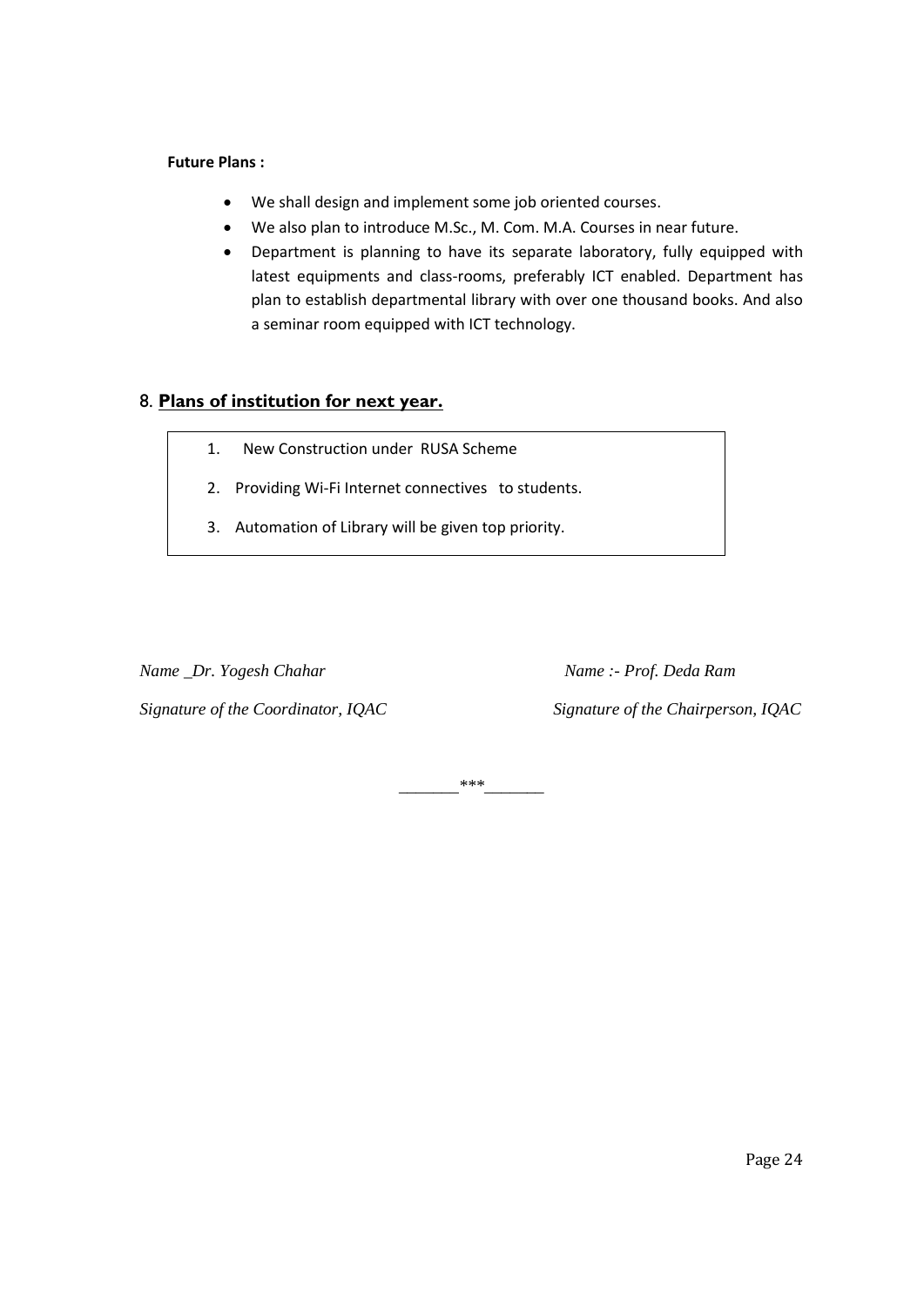#### **Annexure -i**

#### **Best Practice I**

### **1. Title: Developing Employability Skill in Students.**

Youth Development centre was established with the basic objective to inculcate employability skills in the college students and to make them job ready individuals.

### **2. Goal:**

Following are the main objectives:

- 1. Making Students capable of finding their latent qualities.
- 2. Enhancing Employability of students in job market.

### **3. The Context:**

The programme should include career counselling, aptitude tests, personality tests, campus interviews guest lectures, special emphasis is to be given to train students in art of making CV's and in English language.

### **4. The Practice:**

Various guest lectures are organized under Youth Development Centre, Renowned scholars from various fields like literature, Arts industry etc. are invited to make the students acquainted with various aspects of life. YDC was established with basic objections to inculcate employability skills in college students. This centre helps them find out their interest area. The aim of the activity is to help students overcome hesitation and boost their confidence. The activities include career counselling, activities, guest lectures debates campus placement, interviews etc.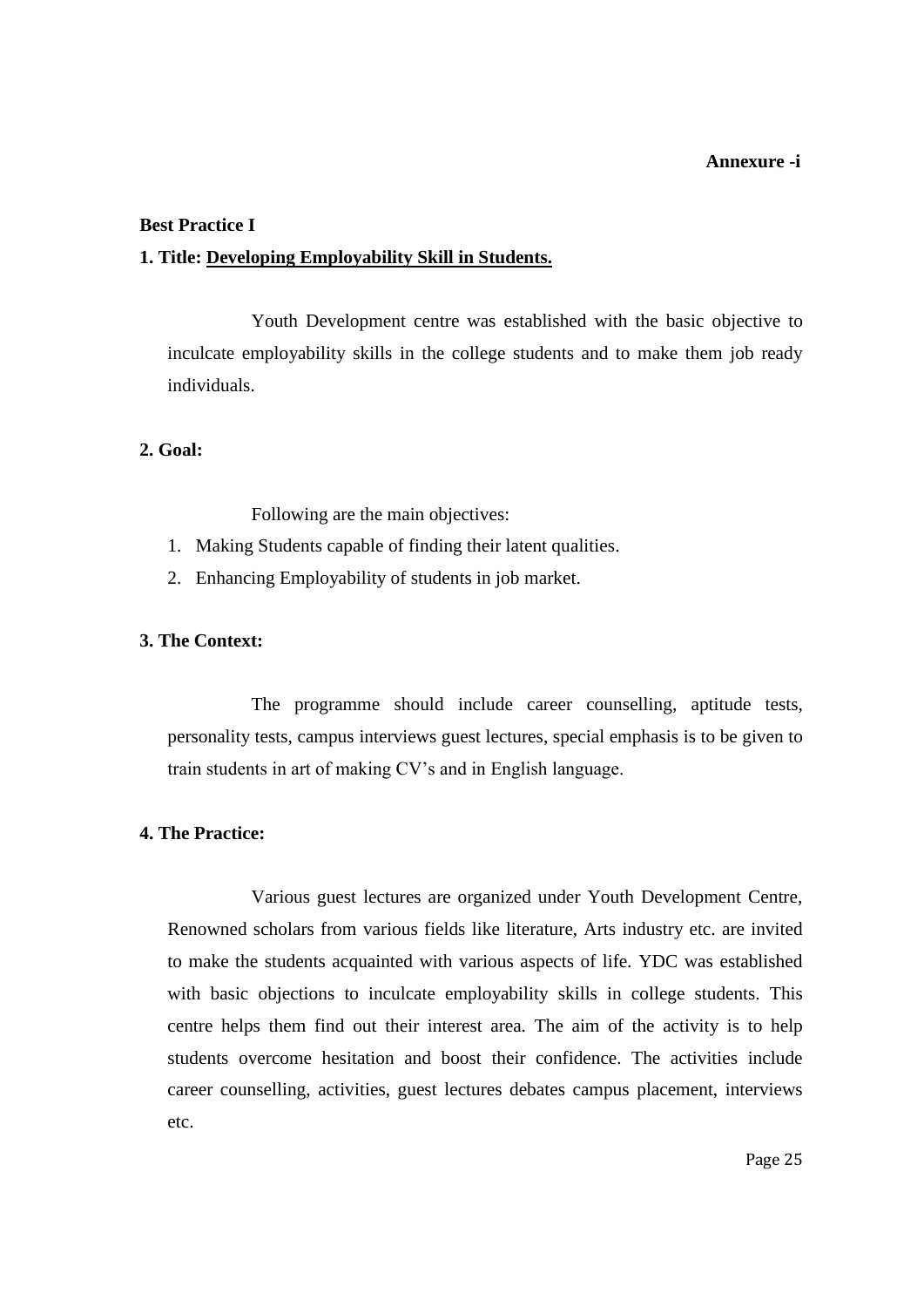### **5. Evidence of Success:**

Students get benefited in more than one ways. Their confidence gets a boost and they find out their respective areas of interest.

The response of the students a testimony of it they get better results in exams and jobs. YDC conducted on campus job interview with the help of SARAF industries New Delhi and seven students were selected.

### **6. Problems Encountered & Resources Required:**

Problems of resources was encountered in the beginning and basic requirements like books, magazines was felt and expects gradually arrangements have been made for them and the programme was successfully introduced.

### **8. Contact Details:**

| Name of the Principal     | Prof. Deda Ram                         |
|---------------------------|----------------------------------------|
| Name of the Institution : | S.B.D Govt. P.G. College, Sardarshahar |
| City                      | Sardarshahar                           |
| PIN Code                  | 331403                                 |
| <b>Office Phone</b>       | 01564-220027<br>$\ddot{\cdot}$         |
| FAX No.                   | 01564-220027<br>$\ddot{\cdot}$         |
| Mobile                    | 9414350984<br>$\ddot{\cdot}$           |
| <b>Accredited Status</b>  | <b>UGC - NAAC Accredited</b>           |
|                           | Feb.2016.                              |
| Website                   | www.sbdgc.ac.in<br>$\ddot{\cdot}$      |
| Email                     | sdges@gmail.com                        |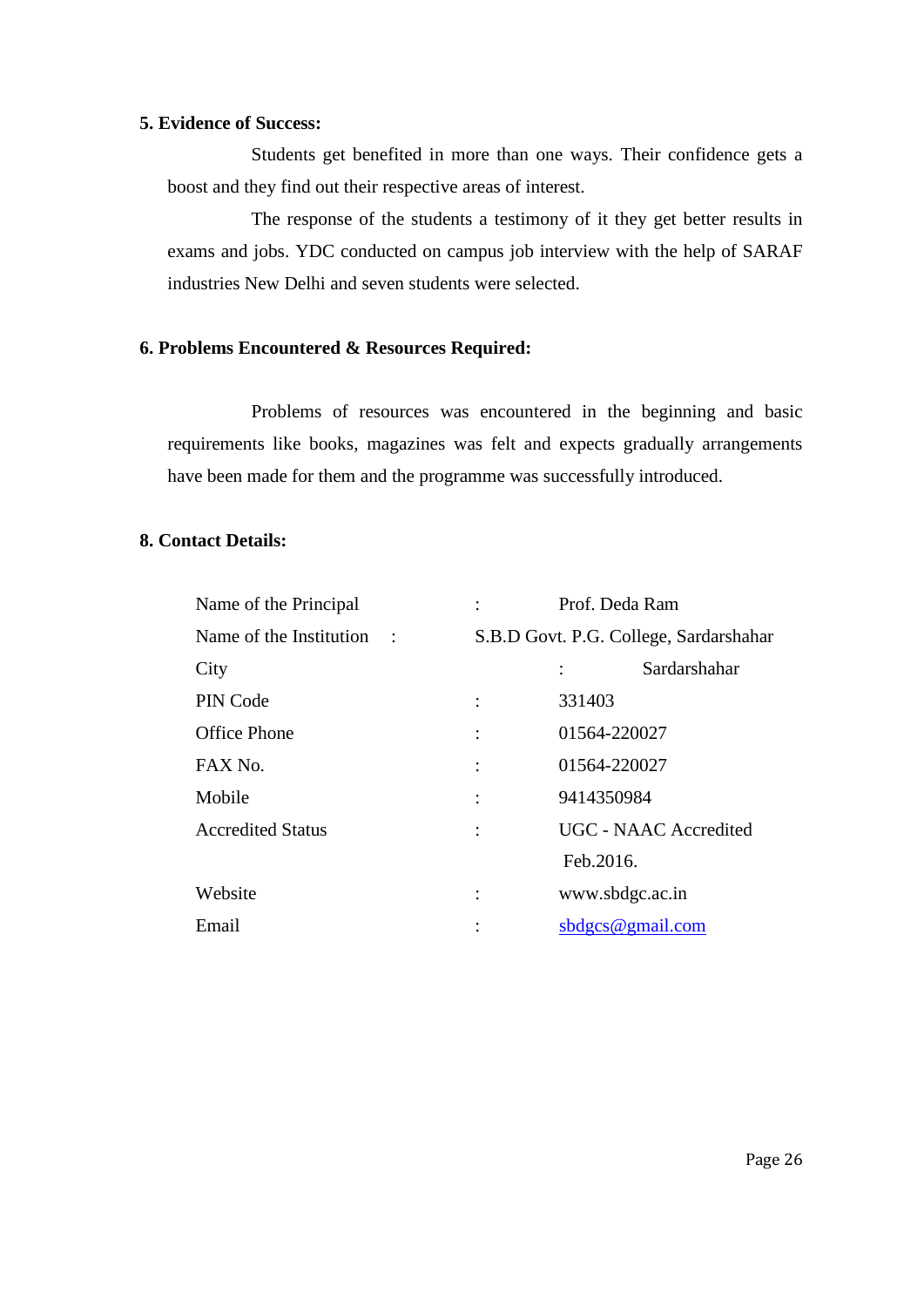### **Annexure -ii**

### **1. Title: Rain Water Harvesting and utilisation**

### **2.Goal:**

Objectives of rain water harvesting are as below:

- 1. To meet the increasing demand of water during days of scarcity.
- 2. To reduce ground water pollution.
- 3. To reduce soils erosion.
- 4. To make efficient use of rain water in watering of plants and existing gardens.
- 5. Supplement domestic water needs.
- 6. Making most optimum use of rain water for different purposes.

### **3. Context:**

The rain water harvesting is essential for making best use of rain water. This area is absolutely rain fed and water level is absolutely very high. It faces scarcity of water during the days of summer when temperature goes above  $50^0$ Celsius. In this period, only stored rain water can be a best solution of scarcity of water.

### **4. Practice:**

The college has rainwater harvesting pits to prevent water from going to waste during periods of rainfall. These are placed at important locations on the college campus. In college campus two rain water storage tanks at (a) Botany Department (b) Jain Vidya and Jeevan Vigyan (JV &JV) department have been constructed. The college administration is determined for water harvesting.

### **5. Evidence of Success:**

This water is being utilized in various ways like watering in plants and drinking and other miscellaneous uses. Department of Botany & JV & JV is making most efficiencies use of this water for developing herbal garden. Similarly, this rain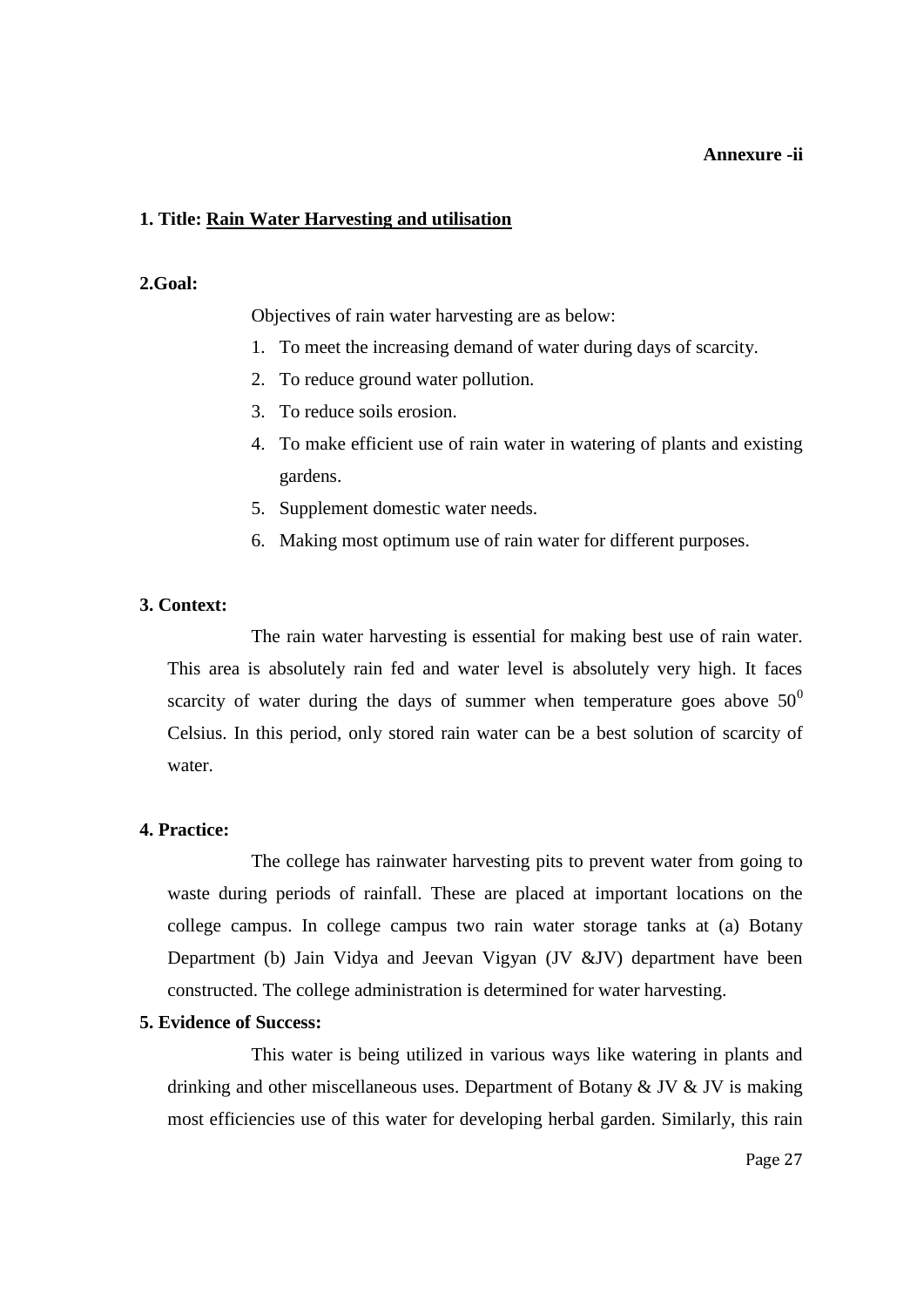water is also being used for watering different lawns developed at various locations and plants.

A hand pump is also set up for uplifting the water from water pits. With the help of this hand pump, water is being accessed in a very easy way.

### **6. Problems Encountered & Resources Required:**

Initially, it was planned to make best use o roof water of JV & JV department. It costs approximately five thousand and met out with the grants received from State Government of Rajasthan under the scheme of centre for excellence. Then rest of Department of Botany was linked to water pits.

### **7. Contact Details:**

| Name of the Principal :   | Prof. Deda Ram |                                   |
|---------------------------|----------------|-----------------------------------|
| Name of the Institution : |                | S.B.D Govt. College, Sardarshahar |
| City                      |                | Sardarshahar                      |
| PIN Code                  |                | 331403                            |
| <b>Office Phone</b>       |                | 01564-220027                      |
| FAX No.                   |                | 01564-220027                      |
| Mobile                    |                | 9414327736                        |
| <b>Accredited Status</b>  |                | UGC-NAAC Accredited in            |
|                           |                | Feb.2016.                         |
| Website                   |                | www.sbdgc.ac.in                   |
| Email                     |                | sbdgcs@gmail.com                  |